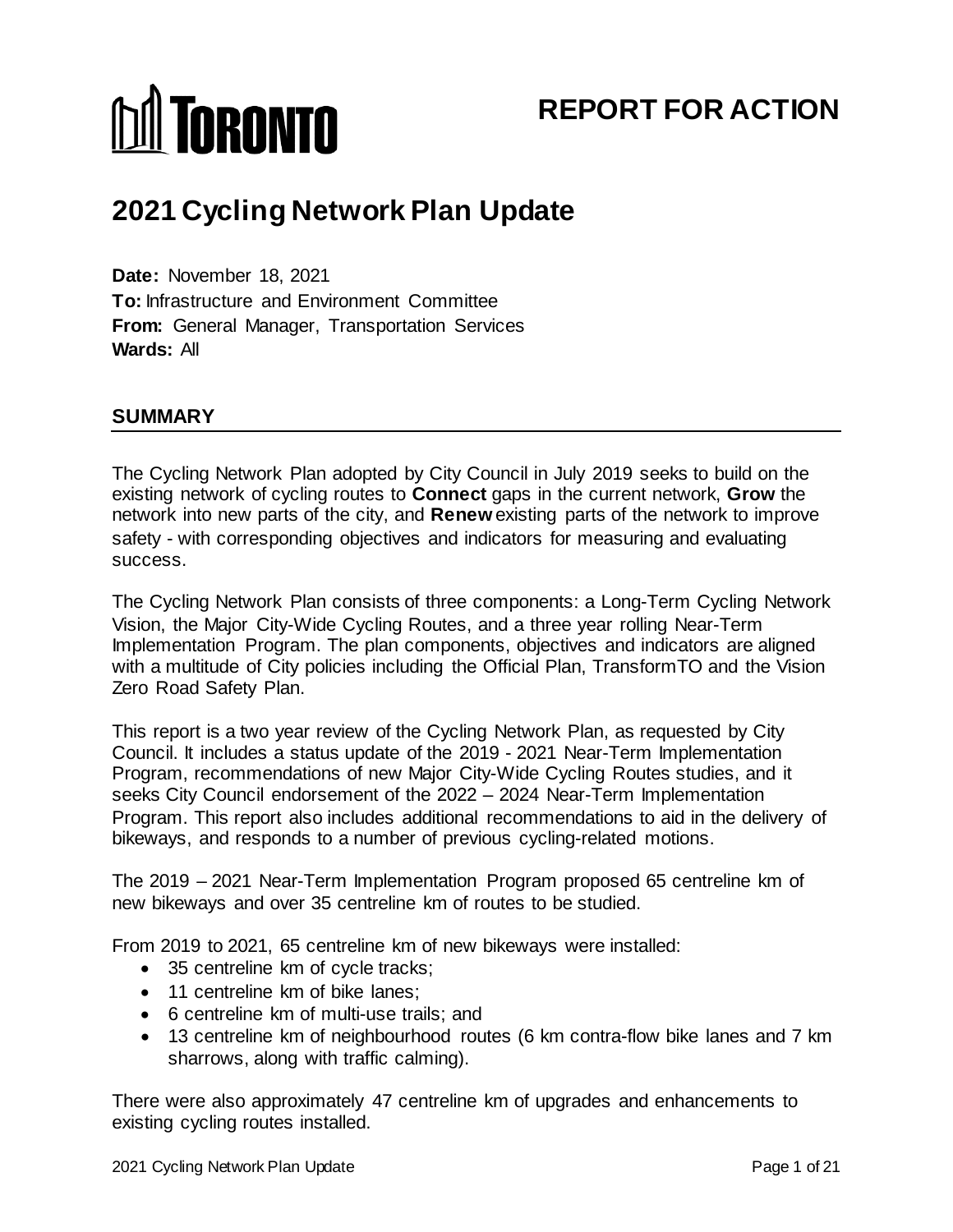Meeting the 2019 – 2021 Near-Term Implementation Program delivery goals was made possible by the ActiveTO Cycling Network Expansion Program in 2020 and 2021, which accelerated 27 centreline km of bikeway projects. Without the ActiveTO program, Transportation Services would have fallen short of the Council directed Near-Term Implementation Program delivery goals.

While Transportation Services achieved the proposed targets, some of the ActiveTO routes displaced other projects originally identified for 2019 to 2021, so not every Near-Term Program project has been implemented.

The bikeway implementation over the past three years is unprecedented in Toronto's history and has resulted in faster progress towards the Cycling Network Plan's goal of having cycling accessible within close proximity (250 m and 500 m) of the City's population and jobs — 67.1% in 2021 up from 62.8% in 2018. This percentage increase translates to approximately 180,000 more people living and working with close access to a cycling route than did in 2018.

The demand for new bikeways in Toronto is high. City Council has directed Transportation Services through adopted policies contained in the TransformTO Climate Action Strategy, Vision Zero Road Safety Plan, the Toronto Office of Recovery and Rebuild's *COVID-19: Impacts and Opportunities* report, as well as a number of projectspecific motions to continue to accelerate the delivery of an unprecedented amount of new bikeways.

Since the adoption of the Cycling Network Plan in 2019, Toronto has faced new and deepening challenges due to the COVID-19 pandemic. The pandemic has highlighted racial and socio-economic disparities in the City's health care, economic, and transportation systems. The inequitable outcomes of the current systems and past practices demonstrate the need to transform many of the City's systems including how transportation projects are planned and implemented, including bikeway projects delivered by the City.

The prioritization framework used to identify bikeway projects for the Near-Term Implementation Program is informed by new and emerging equity analyses, such as crowded transit routes, locations of essential services, and areas of parkland need.

The 2022 – 2024 Near-Term Implementation Program forecasts the delivery of approximately 100 centreline km of new bikeways, which is an increase over the 65 centreline km delivered in 2019 - 2021.

To achieve these targets and continue improving upon previous implementation rates of high-quality bikeways, the following is recommended:

• Working towards a streamlined reporting process, where new projects would be approved by Council for implementation following community consultation with an appropriate level of detail in order to accommodate minor changes to the projects as they may arise through detailed design and implementation with submission of the Bills for the associated By-law changes to reflect the constructed project to follow when appropriate;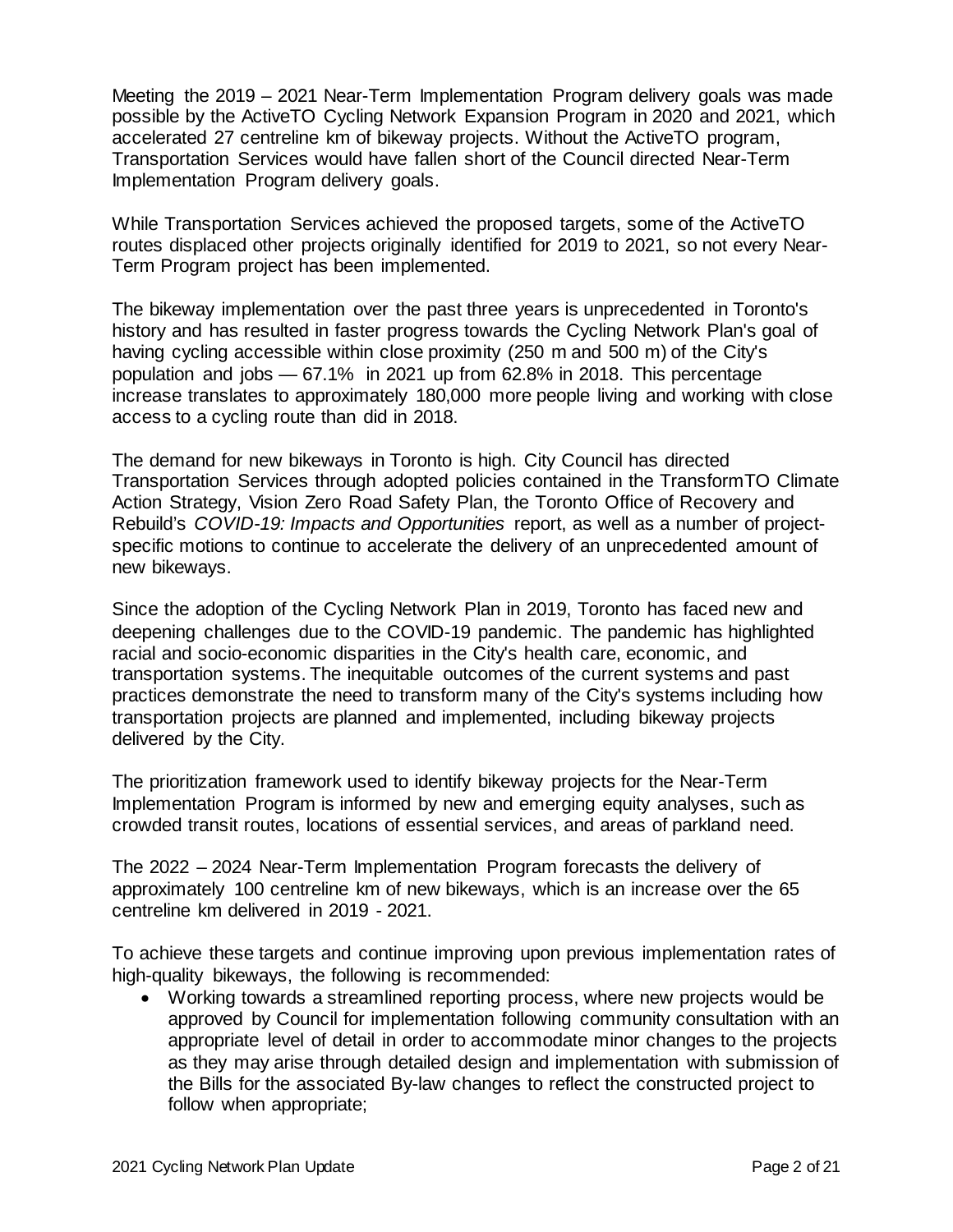- Enhancements to public consultation plans and events, supported by greater resources and staffing levels;
- An annual capital budget of approximately \$20 million, increasing annually as needed, in amounts to be confirmed in the annual capital budget process; and
- Additional staff to support design, consultation, delivery/construction, and monitoring for the delivery of bikeway projects.

The 2022 – 2024 Near-Term Implementation Program includes an ambitious number of kilometres compared to previous years' delivery rates, and includes a greater proportion of cycle tracks on arterial roadways.

Toronto is well on its way to becoming a safer and more equitable cycling city. The recommendations in this report reflect achievable advancements within the City's current implementation framework. The 2022 – 2024 Near-Term Implementation Program projects will be meaningful additions to Toronto's transportation system, connecting thousands of Toronto residents to a safe bikeway network, and transforming over 100 centreline km of streets into safer, more resilient places.

#### **RECOMMENDATIONS**

The General Manger, Transportation Services recommends that:

1. City Council endorse, in principle, the new bikeway projects contained in the Near-Term Implementation Program (2022 – 2024) as outlined in Attachment 2 as the focus of Transportation Services' cycling budget and capital implementation program, including the initiation of feasibility analyses, public consultation, and detailed design.

2. City Council authorize the General Manager, Transportation Services, to initiate the near-term studies of the Major City-Wide Cycling Routes as outlined in Attachment 3, and to bring forward the findings of these studies and recommendations regarding future implementation at the appropriate time.

3. City Council direct the General Manager, Transportation Services to work with the City Clerk and the City Solicitor on streamlining the process for submission of By-law changes and Bills associated with Council-approved bikeways, in order to accommodate minor changes to the projects as may be necessary to address operational and safety issues as they may arise through the detailed design and implementation of approved bikeway process.

4. City Council direct the General Manager, Transportation Services, as part of the design, installation, and monitoring of new bikeway projects, to continue to work in consultation with the local Councillors, stakeholders, and residents to identify and implement changes to the bikeway projects contained in the Near-Term Implementation Program, before and after installation.

5. City Council direct the General Manager, Transportation Services*,* to request, as part of the annual budget process, the capital funding required to implement the Near-Term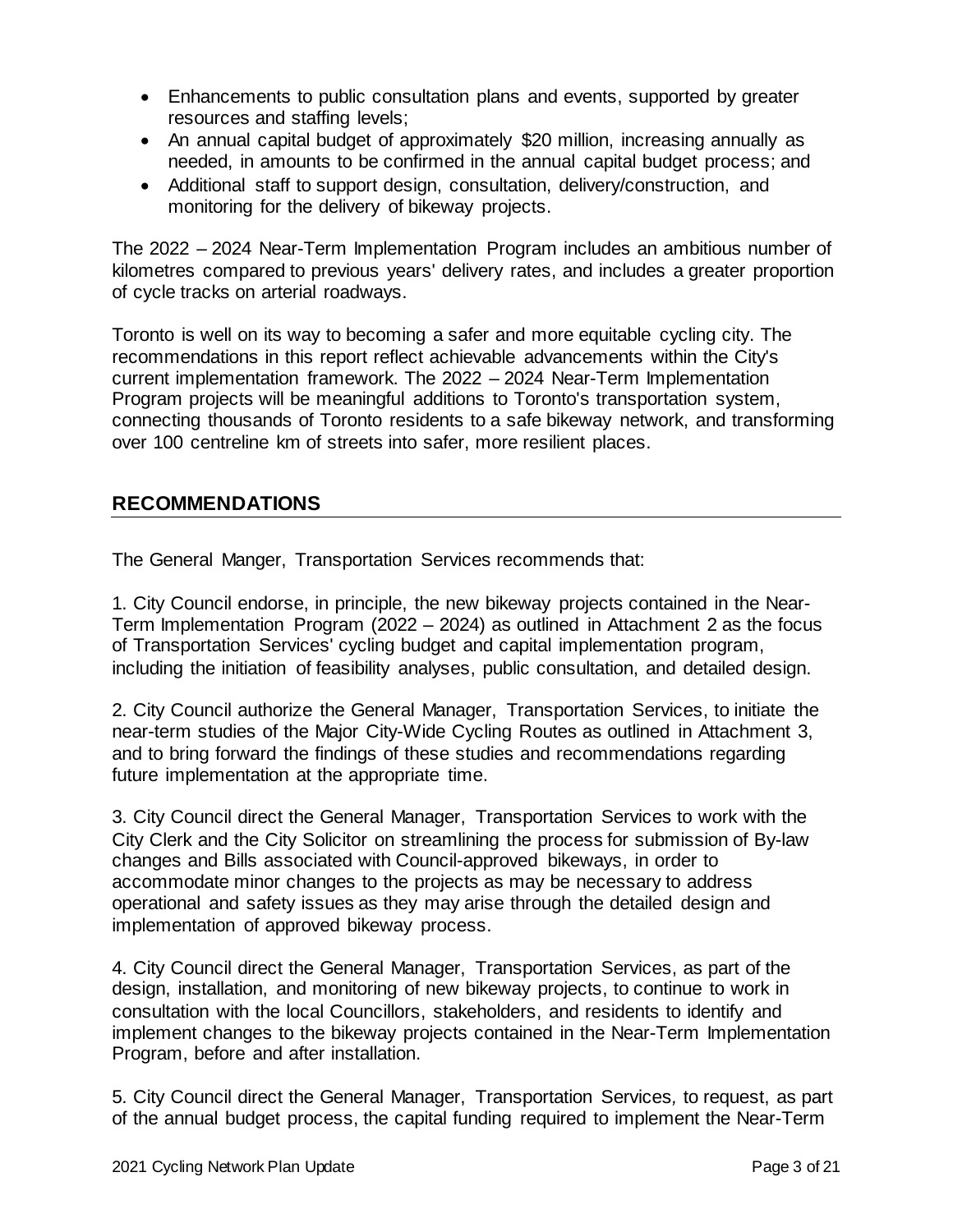Cycling Implementation Program (2022 - 2024), as well as the operating budget required to fund the maintenance costs of newly constructed bikeways.

#### **FINANCIAL IMPACT**

#### *Capital Plan*

The estimated cost to implement the Near-Term Program is approximately \$20 million per year over the 2022 – 2024 period, an increase from the previously required \$16 million per year scenario as noted in the Ten Year Cycling Network Plan adopted in 2016. The capital funding required to implement the cycling initiatives will be included in the Transportation Services budget submission as part of the 2022 to 2031 Capital Budget, subject to Council approval.

In order to effectively deliver the proposed capital budget for bikeways, Transportation Services will require increased capacity in the areas of project design and management (4 FTE), traffic systems (2 FTE), and data and analytics (1.5 FTE). New staff resources would be focused on the design, consultation, delivery/construction, and monitoring of the capital projects identified in the Cycling Network Plan and the positions are proposed to be fully funded from the Capital Budget. Transportation Services will seek Council approval to fund these positions as part of the 2022-2031 Capital Budget & Plan submission.

#### *Operating Impact*

The bikeways proposed in the Cycling Network Plan will require ongoing maintenance once installed. This maintenance service will include winter snow clearing and street sweeping at a level similar to the adjacent roadway (including enhanced winter maintenance on some routes). Additional operating costs for the maintenance of new bikeways will be identified as part of the reporting on specific bikeways proposed for installation. The operating budget impact of these capital investments will be considered as part of the 2022 Operating Budget submission for Transportation Services and future operating budget submissions.

# **EQUITY IMPACT STATEMENT**

The City of Toronto's Equity Lens Tool and the Transportation Equity Lens Tool developed by Transportation Services have been used to assess potential impacts on Indigenous, Black and equity-deserving groups and to inform the 2021 Cycling Network Plan Update. Equity will continue to be emphasized throughout all phases of the development and delivery of the Cycling Network Plan, including the annual programming of the implementation schedule, and the public consultation process for each bikeway project.

Providing a range of safe, accessible mobility options, including a connected cycling network, has the potential to positively impact women, persons with low income, Indigenous Peoples, immigrants, refugees and undocumented individuals, LGBTQ2S+ people, persons with disabilities, racialized groups, Black Torontonians, vulnerable seniors, vulnerable youth, and vulnerable road users.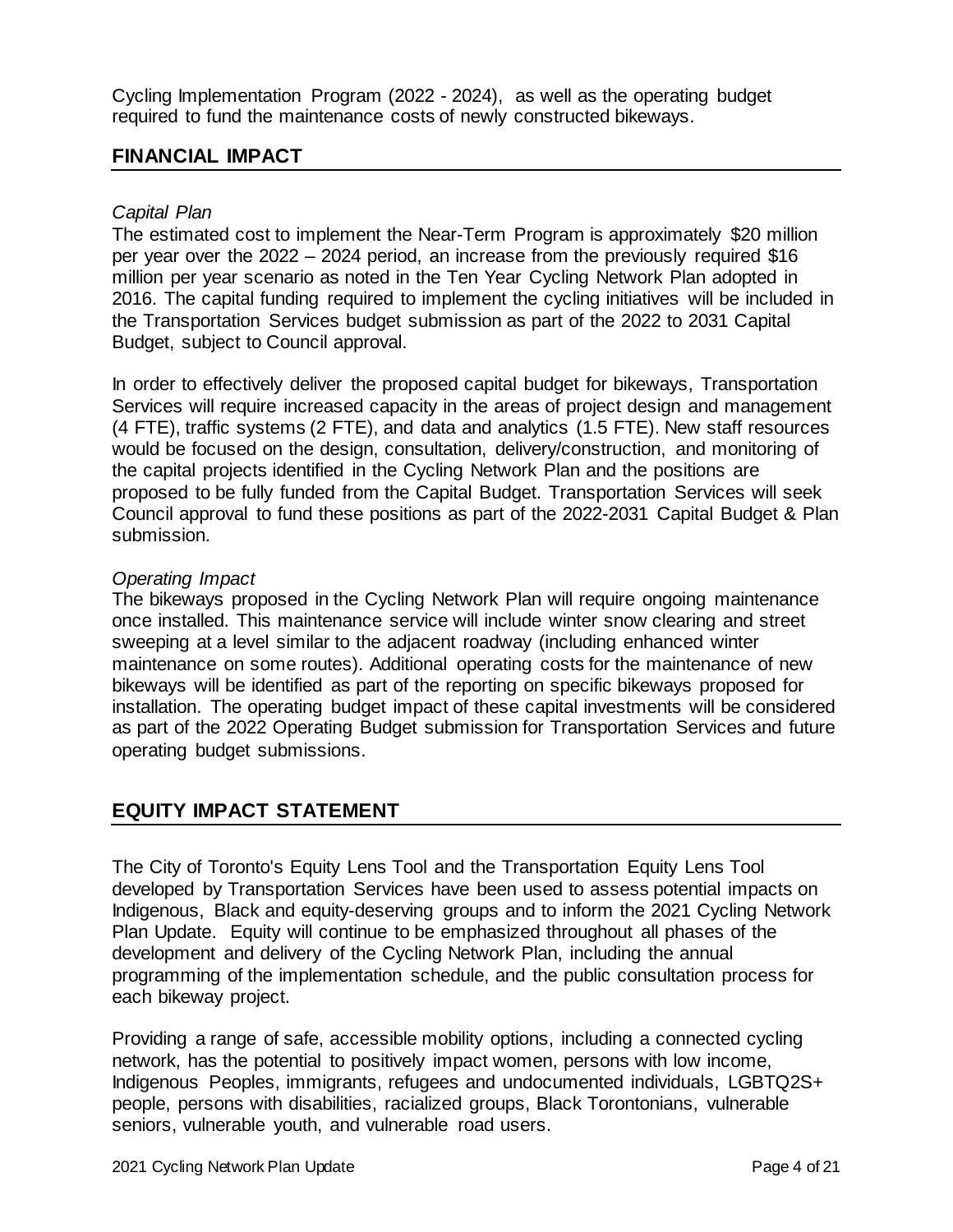Many of the groups listed above have been disproportionately impacted by COVID-19, and Toronto has experienced deepening inequities in terms of health, social, and economic circumstances and outcomes.

Toronto's most vulnerable residents are facing growing barriers to accessing daily needs, including access to food, health services, public transit, shelters, training, employment, civic engagement, and programming. For many people, the pandemic has exacerbated mental health illness and social isolation.

A city-wide comprehensive, coordinated response is needed to minimize the health, social and economic impacts of the pandemic. The expansion of bikeways is one of the many recommendations identified in the *[COVID-19: Impacts and Opportunities Report](https://www.toronto.ca/wp-content/uploads/2020/09/9133-torr-covid19-impacts-opportunities-2020.pdf)* for Toronto's recovery and rebuild process.

Expanding the cycling network, especially in areas hit hardest by the pandemic, has the potential to improve mental and physical health, increase access to places serving daily needs, and to provide an alternative to crowded transit routes. Facilitating safe opportunities for physical activity for populations that have the least access to recreational programming, particularly children and youth, is one of the ways bikeways can support mental health.

More work is necessary to improve upon the planning, engagement, and design of bikeways to advance the City's reconciliation efforts so that new bikeways better reflect the needs and lived experiences of Indigenous, Black, and equity-deserving groups. Transportation Services is taking active steps to reframe our capital program and budget to deliver projects and services more equitably, including how we prioritize the locations of new bikeway projects. We are also committed to making transportation accessible to all and have included in this report a prioritization framework for project delivery, to improve upon our past work, and add new best practices in order to build a more equitable transportation system.

#### **DECISION HISTORY**

On October 27, 28 and 30, 2020, City Council adopted a report from the City Manager on Towards Recovery and Building a Renewed Toronto, including the COVID-19: Impacts and Opportunities Report, providing a roadmap towards recovery and rebuild amidst the evolving pandemic.

[\(http://app.toronto.ca/tmmis/viewAgendaItemHistory.do?item=2020.EX17.1\)](http://app.toronto.ca/tmmis/viewAgendaItemHistory.do?item=2020.EX17.1) 

On July 17, 2019 Toronto City Council approved the Cycling Network Plan Update, which established a new timeframe for cycling network programming and planning to improve road work coordination, accountability, and implementation. [\(http://app.toronto.ca/tmmis/viewAgendaItemHistory.do?item=2019.IE6.11\)](http://app.toronto.ca/tmmis/viewAgendaItemHistory.do?item=2019.IE6.11) 

On July 16 2019, as part of consideration of IE6.8 Vision Zero 2.0 Road Safety Plan [Update,](http://app.toronto.ca/tmmis/viewAgendaItemHistory.do?item=2019.IE6.8) City Council directed the General Manager, Transportation Services to plan and design road reconstruction projects using a complete streets approach, including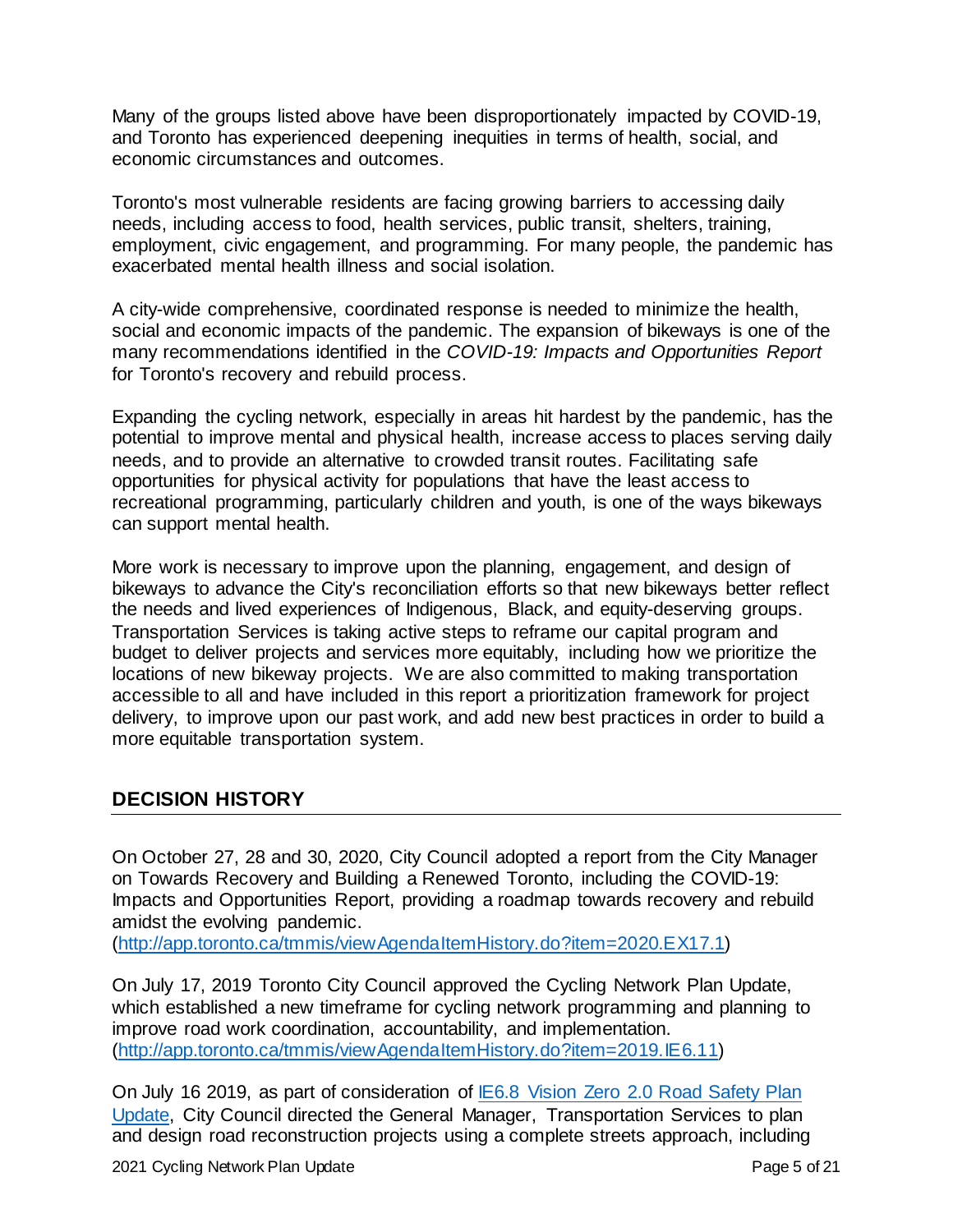safety improvements such as vehicle lane width reductions, tightening curb radii, widening sidewalks and the potential for bicycle lanes, at the outset of all road reconstruction projects, in consultation with local councillors and stakeholders. [\(http://app.toronto.ca/tmmis/viewAgendaItemHistory.do?item=2019.IE6.8\)](http://app.toronto.ca/tmmis/viewAgendaItemHistory.do?item=2019.IE6.8)

On July 4, 5, 6, and 7, 2017, City Council adopted TransformTO: Climate Action for a Healthy, Equitable and Prosperous Toronto - Report 2 - The Pathway to a Low Carbon Future. The report brought forward a series of long-term goals with necessary measures to realize a low-carbon Toronto in 2050 that achieves an 80 percent reduction in greenhouse gas emissions against 1990 levels. [\(http://app.toronto.ca/tmmis/viewAgendaItemHistory.do?item=2017.PE19.4\)](http://app.toronto.ca/tmmis/viewAgendaItemHistory.do?item=2017.PE19.4) 

On February 28, 2017, the Complete Streets Guidelines were presented to the Public Works and Infrastructure Committee for information. The Complete Streets Guidelines, with their emphasis on safety of the most vulnerable - including those who walk and cycle - are an important tool for the implementation of the Cycling Network Plan. [\(http://app.toronto.ca/tmmis/viewAgendaItemHistory.do?item=2017.PW19.3\).](http://app.toronto.ca/tmmis/viewAgendaItemHistory.do?item=2017.PW19.3)

On June 7, 2016, the Ten Year Cycling Network Plan was adopted, in principle, with amendments by City Council. [\(http://app.toronto.ca/tmmis/viewAgendaItemHistory.do?item=2016.PW13.11\)](http://app.toronto.ca/tmmis/viewAgendaItemHistory.do?item=2016.PW13.11) 

Attachment 7 provides further decision history of specific Councillor motions with responses.

# **COMMENTS**

# **Toronto is a Cycling City**

Each year in Toronto, the number of people riding bicycles grows. According to the 2016 Canadian Census ([1](#page-5-0)) , some neighbourhoods in downtown Toronto have over 20% cycling mode share, with several neighbourhoods outside the core also at around 10%.

Since the onset of the COVID-19 pandemic in 2020, there has continued to be a shift in the demands on Toronto's streets, and how Torontonians are choosing to move through the city. While vehicle volumes initially dropped to 60-80% of previous volumes, cycling volumes remained at 90-105% of pre-COVID volumes during the weekdays and rose to 120-150% of pre-COVID volumes during the weekends.

However, not every area or street in Toronto feels like a cycling city yet. Many communities included in the [Toronto Strong Neighbourhoods Strategy](https://www.toronto.ca/city-government/accountability-operations-customer-service/long-term-vision-plans-and-strategies/toronto-strong-neighbourhoods-strategy-2020/) have historically received less investment in transportation infrastructure. Even in communities with higher cycling mode shares, many streets can pose real and perceived safety barriers.

<span id="page-5-0"></span><sup>&</sup>lt;sup>1</sup> Statistics Canada, 2016. Data tables, 2016 Census. Journey to Work.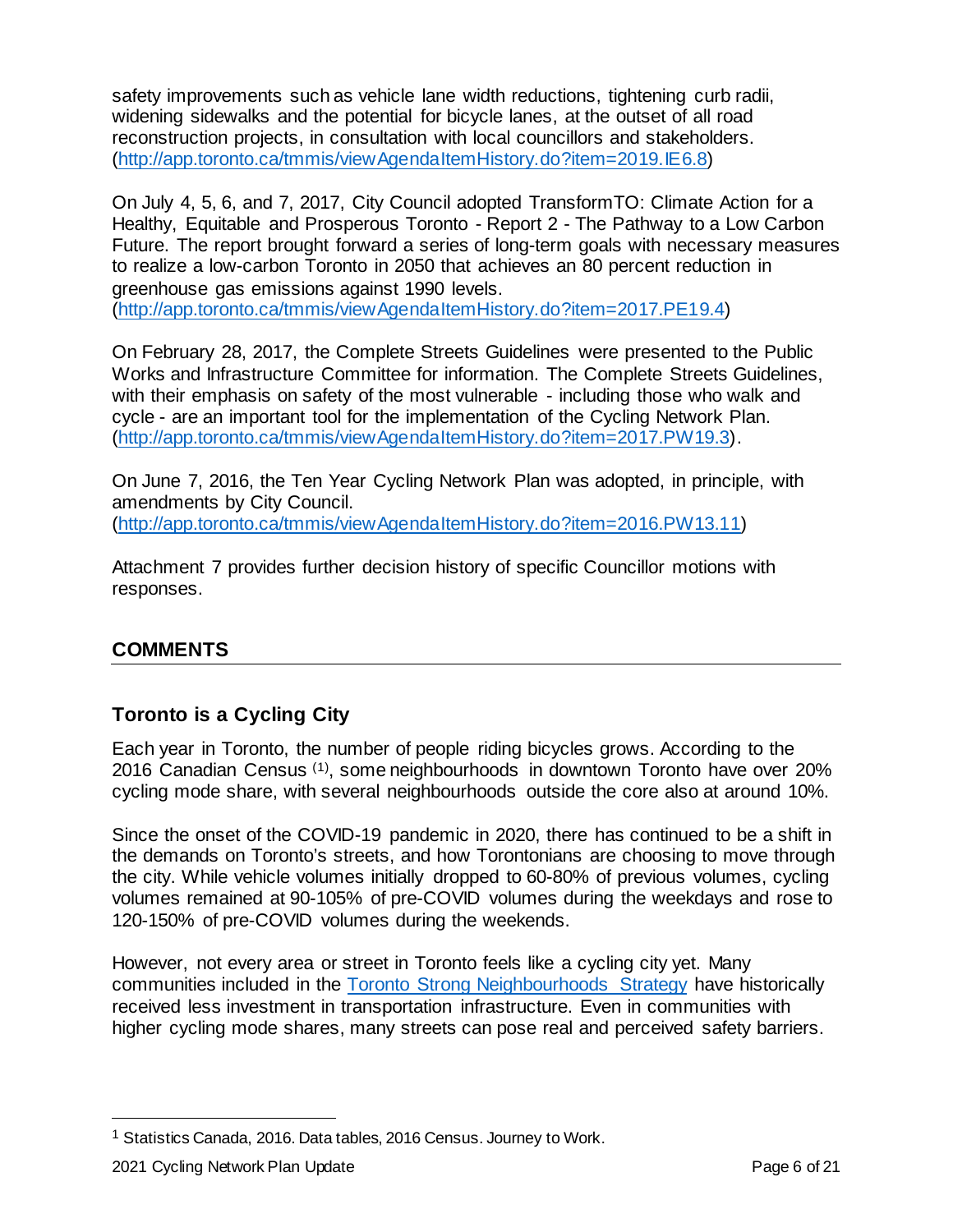# **Cycling Network Plan**

The goals of the Cycling Network Plan are to **Connect**, **Grow**, and **Renew** Toronto's cycling network, with objectives and indicators that correspond to the overarching goals and City policies, providing additional measures for evaluating success.

| Goal                                                                                                          | <b>Objectives</b>                                                                       |  |  |
|---------------------------------------------------------------------------------------------------------------|-----------------------------------------------------------------------------------------|--|--|
| <b>Connect</b><br>gaps in the network, and<br>people to places                                                | Connect between and to existing bikeways                                                |  |  |
|                                                                                                               | Connect to transit stations                                                             |  |  |
|                                                                                                               | Connect to parks and natural areas, and to destinations<br>serving daily needs          |  |  |
|                                                                                                               | Connect across barriers (such as highways and<br>ravines)                               |  |  |
| Grow<br>the cycling network into<br>new parts of the city                                                     | Expand the network outside the downtown core                                            |  |  |
|                                                                                                               | Serve areas with latent cycling demand where<br>infrastructure is lacking               |  |  |
|                                                                                                               | Expand the network in Neighbourhood Improvement<br>Areas                                |  |  |
| <b>Renew</b><br>the existing cycling<br>network routes where<br>there are opportunities to<br>improve quality | Upgrade existing bikeways for safety and comfort                                        |  |  |
|                                                                                                               | Upgrade infrastructure for convenience and clarity<br>(such as wayfinding improvements) |  |  |
|                                                                                                               | Improve cycling routes to schools and community hubs                                    |  |  |

The 2019 Cycling Network Plan Update built on the work of the 2016 Ten Year Cycling Network Plan with updated data sources, enhanced methodology, and a strengthened focus on safety and equity. The Cycling Network Plan continues to involve stakeholder engagement and internal collaboration, as well as apply the City's Equity Lens Tool to the process and the projects proposed in the plan.

Since 2019, the Cycling Network Plan follows a revised approach of short-term programming (Near-Term Implementation Program) paired with longer-term planning (Long-Term Cycling Network Vision with analysis scores, and Major City-Wide Cycling Routes) that better reflects the nature of capital coordination, development planning, and route-by-route feasibility assessments.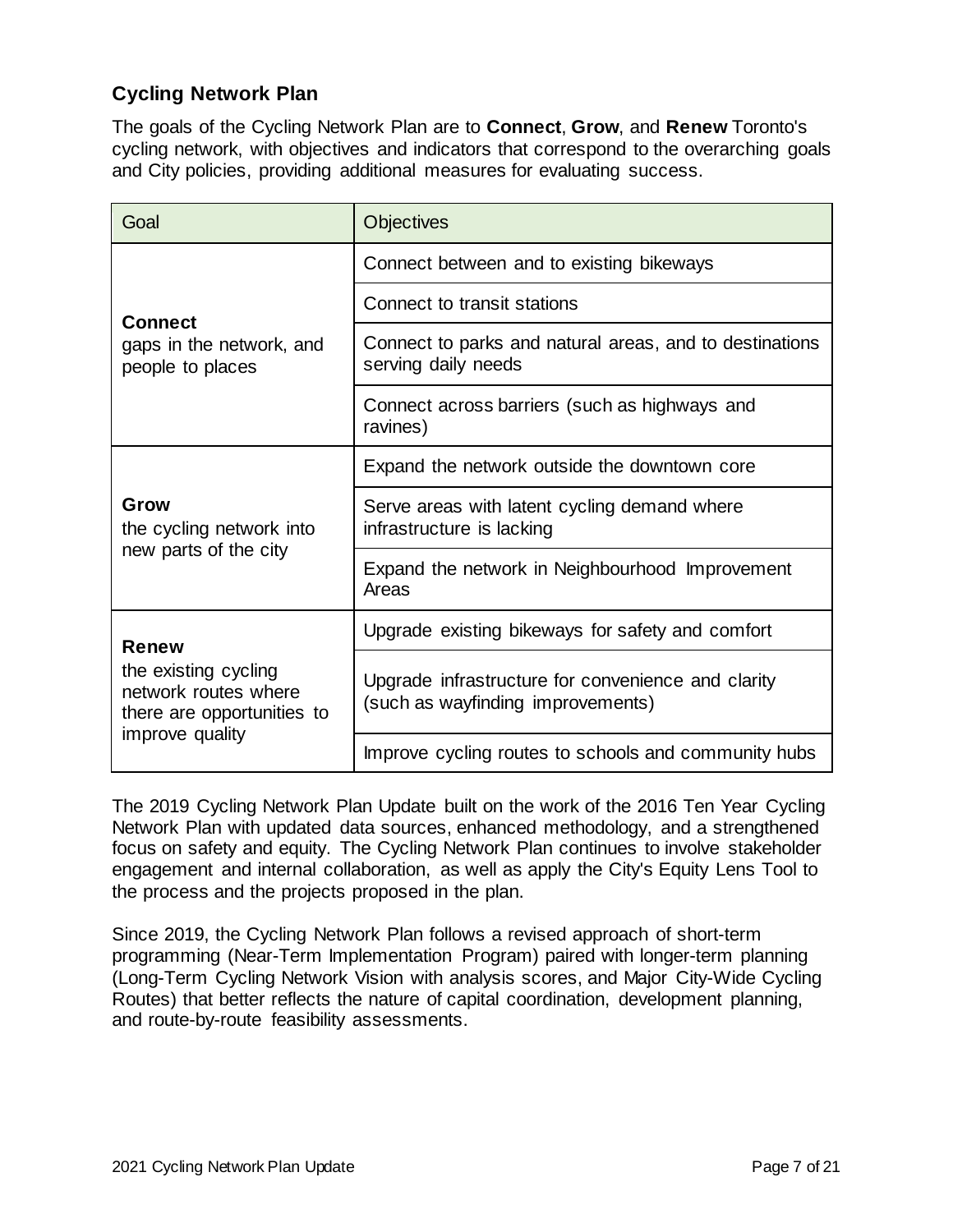# **2019 – 2021 Implementation Progress**

Since 2019, Toronto's cycling network has grown. From 2019 to 2021, 65 centreline km([2](#page-7-0)) of new bikeways were installed:

- 35 centreline km of cycle tracks;
- 11 centreline km of bike lanes;
- 6 centreline km of multi-use trails; and
- 13 centreline km of neighbourhood routes (6 km contra-flow bike lanes and 7 km sharrows, along with traffic calming).

Additionally, 47 centreline km of existing cycling routes received significant upgrades and enhancements to improve safety and align with today's best practices of design.

\*27 centreline km are currently temporary ActiveTO bikeways. No removed bikeways are included in this summary.



Figure 1 Map of 2019 - 2021 Completed Cycling Projects

The map of 2019 – 2021 Completed Cycling Projects and a detailed table is provided in Attachment 1.

The 2019 – 2021 Cycling Network Near-Term Implementation Program proposed 65 centreline km of new bikeways and over 35 centreline km of routes to be studied.

<span id="page-7-0"></span> $2$  Centreline kilometres measure the length of the road / trail segment. This is different to lane kilometres, which counts infrastructure on both sides of the street.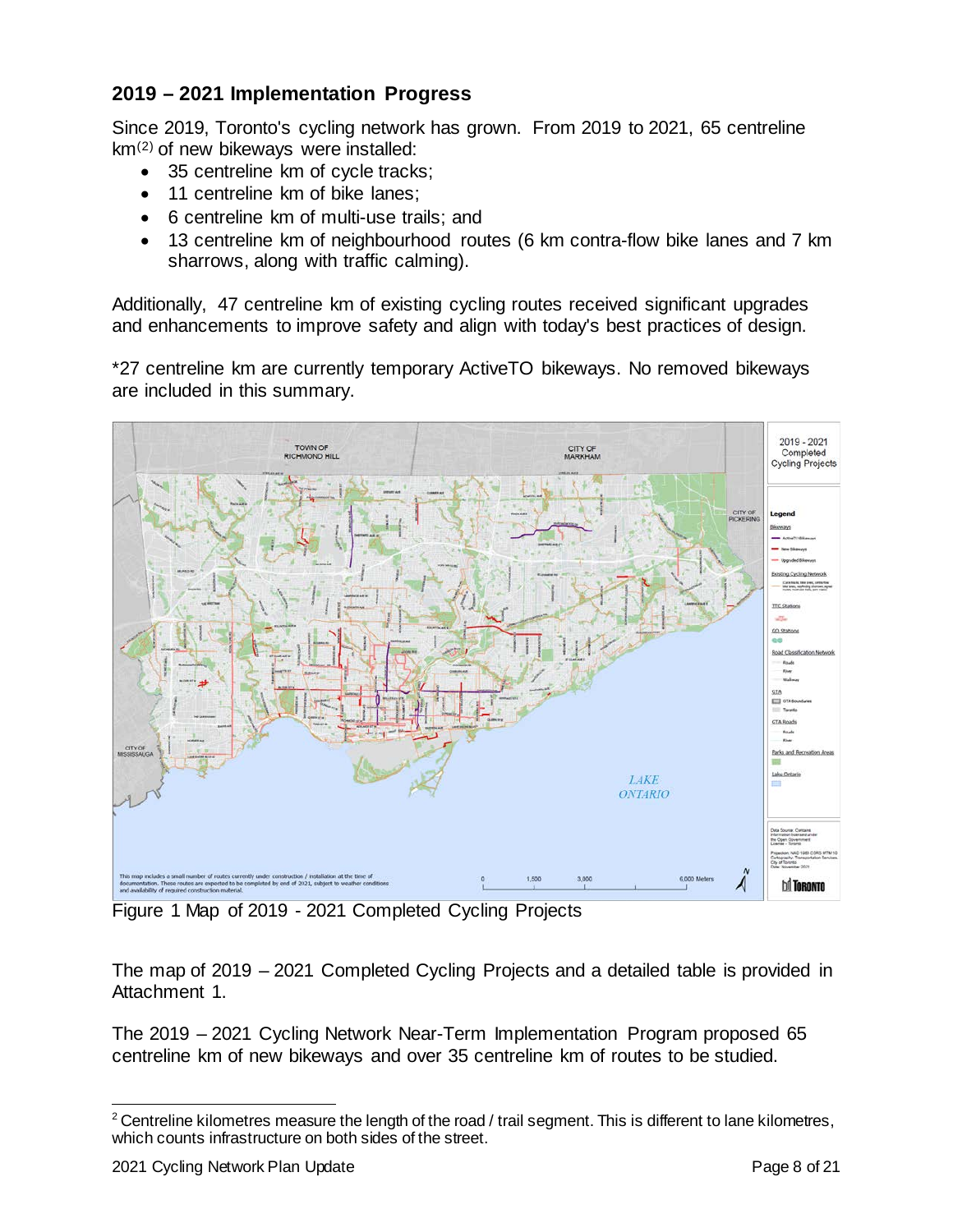Transportation Services has met the delivery goals of the 65 proposed centreline km of new bikeways.

This achievement has been made possible by the ActiveTO Cycling Network Expansion Program in 2020 and 2021, which provided an opportunity to build a number of the Major City-Wide Cycling Routes, advancing the work from planned study to installation in a short timeframe. As a result of this acceleration, some routes initially identified in the 2019-2021 plan were delayed or deferred to future years.

#### *Major City-Wide Cycling Routes: 2019 – 2021 Progress*

The network of Major City-Wide Cycling Routes consists of approximately 500 centreline km. Today there are approximately 200 centreline km of this network in place, which accounts for approximately 40% of the Major City-Wide Routes network.



Figure 2 Map of Major City-Wide Cycling Routes

A detailed summary of progress on the Major City-Wide Cycling Routes is provided with the map in Attachment 3. A few highlights include:

Bloor Street / Danforth Avenue

- Bloor Street West (Shaw Street to Runnymede Avenue) 4.1 km installed 2020.
- "Six Points" Bloor Street West / Dundas Avenue West / Kipling Avenue 2.0 km installed 2020 (0.6 km of which is on Bloor Street West).
- Danforth Avenue (Broadview Avenue to Dawes Road) 5.0 km installed 2020 (ActiveTO).
- Bloor Street East / West (Avenue Road to Castle Frank) 2.2 km installed 2020 / 2021 (ActiveTO).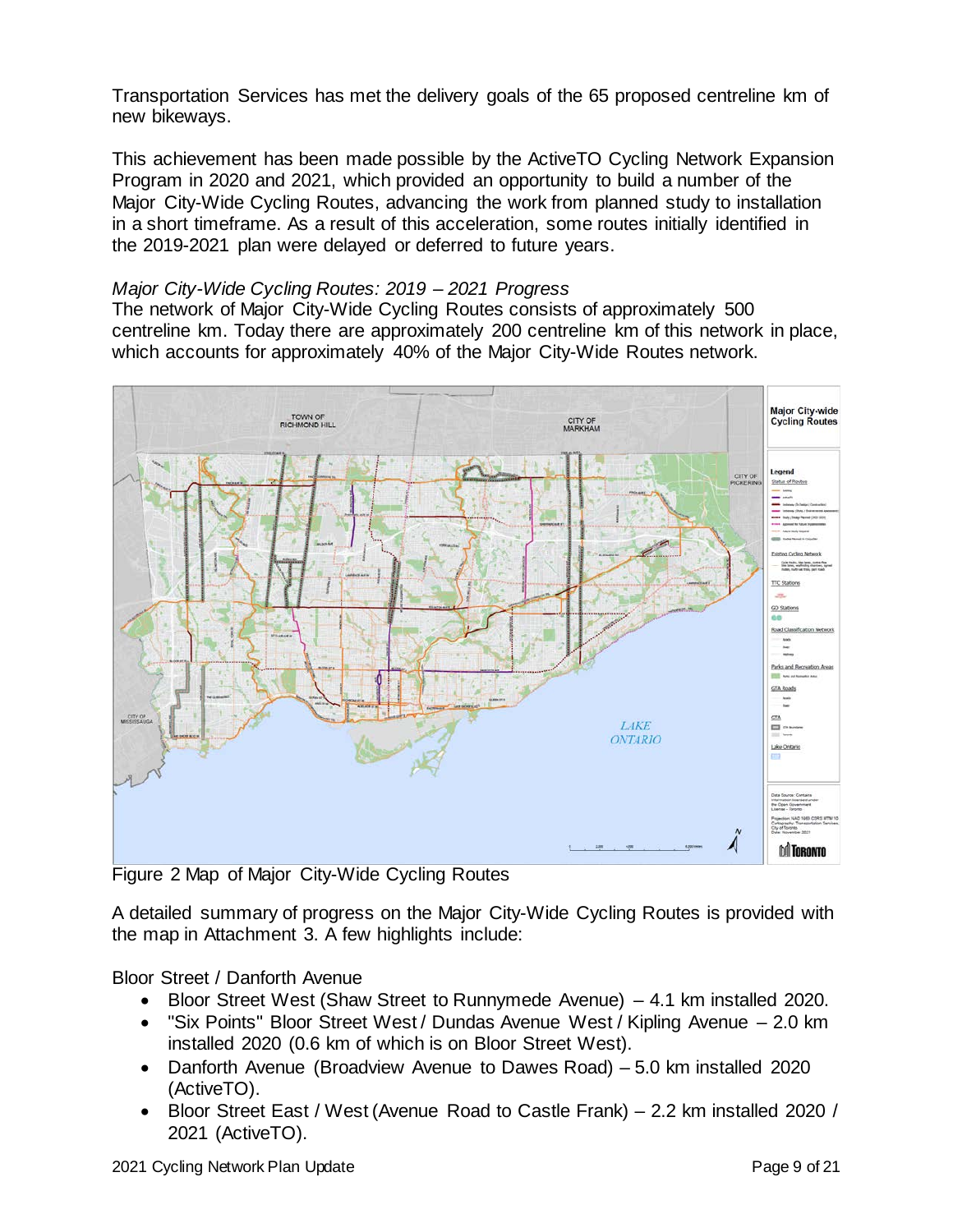Don Trail / Gatineau Trail / The Meadoway

- East Don Phase 1 (Forks of the Don to Bermondsey Road) 3.1 km construction underway.
- Lower Don Trail Improvements (Riverdale Park to Corktown Common) 1.4 km detailed design complete and tender / approvals for construction underway.
- Gatineau Trail (Bermondsey Road to Eglinton Avenue East) 0.7 km design underway, construction 2023.
- The Meadoway (Orton Park Road to Neilson Road) 1.8 km phased construction - section from Orton Park Road to Highland Creek (900m) underway.
- The Meadoway (Military Trail to Morningside Avenue) 700 metres design underway.
- The Meadoway (Scarborough SRT line to Marcos Boulevard) 1.4 km design underway.

Humber Trail

• Mid-Humber Trail Gap (Mallaby Park to Crawford Jones Park) – 800 metres Environmental Assessment underway.

#### *2019 – 2021 Implementation Outcomes*

Growth in bikeways since the approval of the 2019 Cycling Network Plan Update has expanded the reach of the cycling network to serve more people. From 2018 to 2021, the proportion of people and places of employment within close proximity (250 m and 500 m) to a cycling route increased to 67.1% from 62.8% city-wide. This percentage increase translates to approximately 180,000 more people living and working with close access to a cycling route than did in 2018. Within Neighbourhood Improvement Areas specifically, the percentage rose to 61.3% from 59.9%. In terms of the Official Plan goal, which seeks to bring all people and jobs within 1 km of a cycling route, we are now at 91.5%, up from 90.0% in 2018. The table below uses population data from the 2016 Census and employment data from the 2016 Toronto Employment Survey.

The Canadian Census and Transportation Tomorrow Survey are each underway in 2021; results are not available yet. The next update of these measures will incorporate more recent survey data.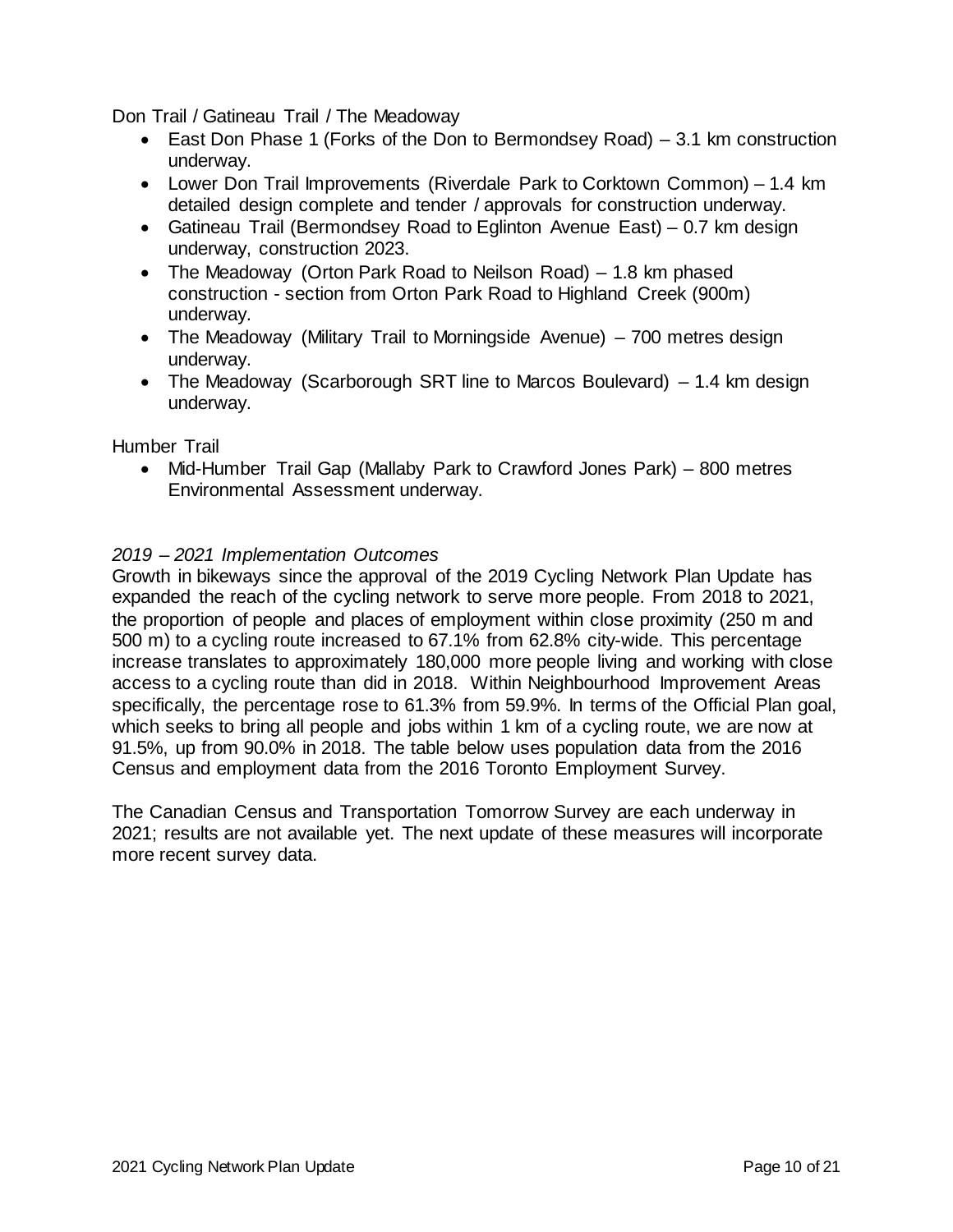| Cycling Network Coverage - All Bikeways (3)                                                                                       |              |       |       |       |  |  |  |
|-----------------------------------------------------------------------------------------------------------------------------------|--------------|-------|-------|-------|--|--|--|
|                                                                                                                                   | $2018^{(4)}$ | 2019  | 2020  | 2021  |  |  |  |
| Percentage of population<br>and employment within<br>250m of a cycling route in<br>Context 1 and within 500m<br>in Context $2(5)$ | 62.8%        | 63.1% | 65.7% | 67.1% |  |  |  |
| Percentage of population<br>and employment in NIAs<br>within 250 m of a cycling<br>route in Context 1 and<br>500m in Context 2    | 59.9%        | 60.1% | 60.4% | 61.3% |  |  |  |
| Percentage of population<br>and employment within 1<br>km of a cycling route<br>(Official Plan Goal)                              | 90.0%        | 90.0% | 91.2% | 91.5% |  |  |  |

Another indicator of progress tracked by the City is the growth in ridership on routes with cycle tracks (protected bike lanes) installed. Counts of people cycling before and after demonstrate significant increases in the number of people travelling by bicycle. It is common that after the installation of bikeways, cycling volumes on these streets increase by 50% to 200% compared to the year before the bikeways were constructed.

<span id="page-10-0"></span><sup>&</sup>lt;sup>3</sup> All bikeways include bike lanes (buffered, contraflow), cycle track, multi-use trails (entrance, existing connector, boulevard), park roads, sharrows (wayfinding, connector), and signed routes. This calculation excludes edge lines and arterial sharrows.

<span id="page-10-1"></span><sup>4</sup> The 2018 percentages here differ from the 2018 percentages presented in the 2019 report due to changes in methodology. The new calculation has been developed as a model in ArcGIS which can be re-run for consistency going forward.

<span id="page-10-2"></span><sup>&</sup>lt;sup>5</sup> Context 1 refers to the central area of Toronto, with high existing cycling mode share, high density of population, employment, and destinations, and a built-out environment with a tighter grid network and narrow street rights-of-way. Context 2 refers to the areas beyond central Toronto, with lower existing cycling mode share, and – in most but not all locations - lower density of population, employment, and destinations, more boulevard space, and greater distances between streets / blocks.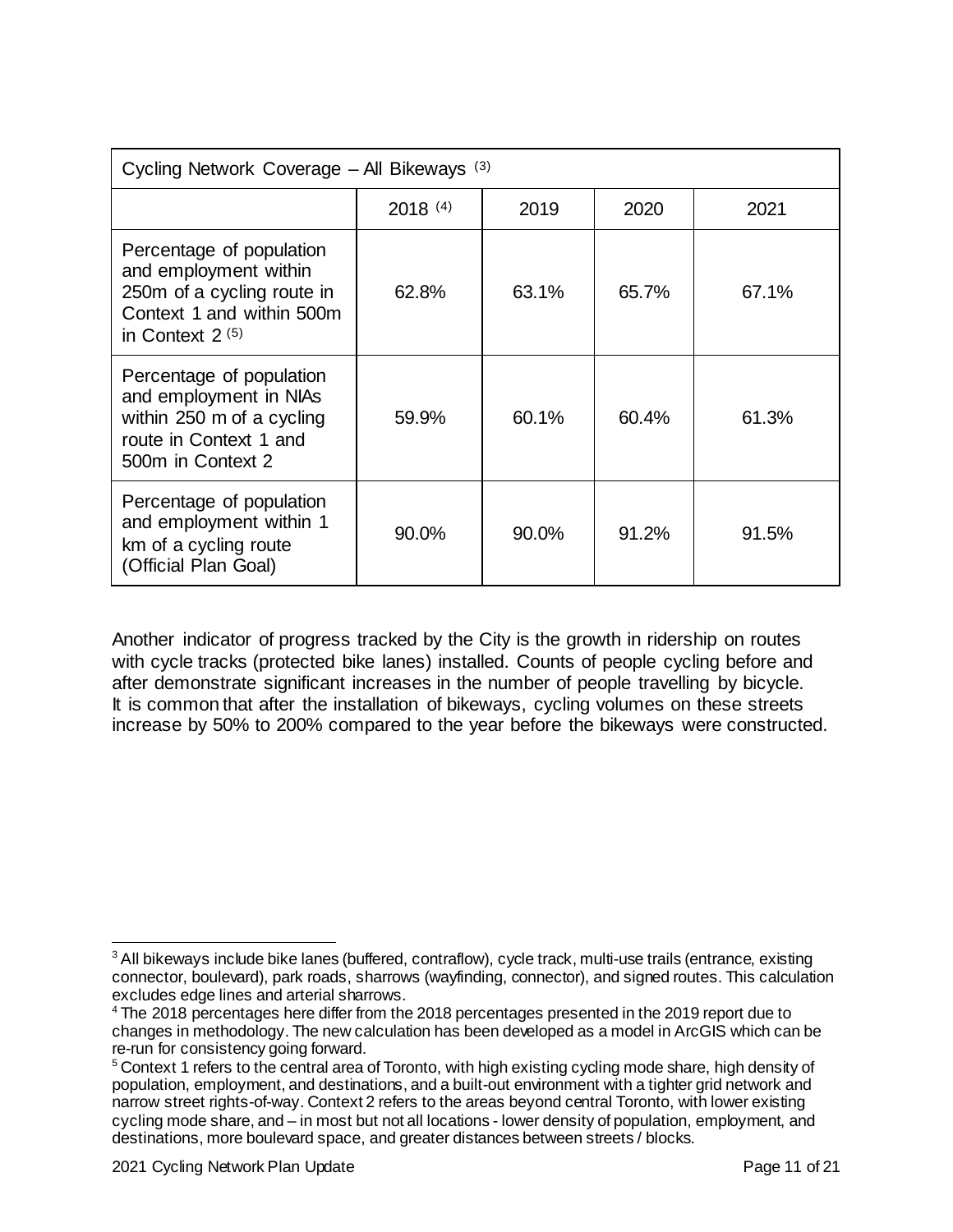Improved bikeways make cycling safer and support physical health by encouraging more people to cycle. No loss of life as a result of traffic collisions is acceptable in a Vision Zero approach, and addressing road safety continues to be a priority.

| <b>Cycling Safety City-Wide</b>                                                 | 2017 | 2018 | 2019 | 2020 |
|---------------------------------------------------------------------------------|------|------|------|------|
| Number of Cyclist<br><b>Fatalities</b>                                          | 4    | 4    |      | 4    |
| Number of Cyclists<br>Seriously Injured                                         | 48   | 39   | 36   | 27   |
| Rate of Cyclist Fatalities<br>per 100,000 resident<br>population <sup>6</sup>   | 0.15 | 0.15 | 0.04 | 0.15 |
| <b>Rate of Cyclists Seriously</b><br>Injured per 100,000<br>resident population | 1.76 | 1.43 | 1.32 | 0.99 |

# **Cycling Network Near-Term Implementation Program: 2022 – 2024**

This report contains the next Near-Term Implementation Program (2022 – 2024) of the Cycling Network Plan.

The 2022 – 2024 Near-Term Implementation Program includes 100 centreline kilometres expected to be completed by 2024 – this is ambitious compared to previous years' delivery rates, and includes a greater proportion of cycle tracks on arterial roadways.

Attachment 2 includes a map and table of the 2022 – 2024 Near-Term Program, and identifies projects in the following categories:

- Underway: Projects with design or construction underway, expected to be complete within the near-term program [50 centreline km].
- New: Proposed routes expected to be complete within the near-term program, pending detailed design, consultation and approvals [45 centreline km].
- Renew: Major enhancements or upgrades to existing routes, expected to be complete within the near-term program [40 centreline km].
- Study: Proposed routes requiring review of parallel options or substantial feasibility challenges; some may be achievable within the near-term program, while others will extend to 2025+ for installation, pending study results [90 centreline km].
- Approved for Future Implementation: Major growth projects with approved Environmental Assessments expected to be complete beyond the near-term program [21 centreline km].

<span id="page-11-0"></span> $6$  Statistics Canada. 2016 Census Population  $-2.731,571$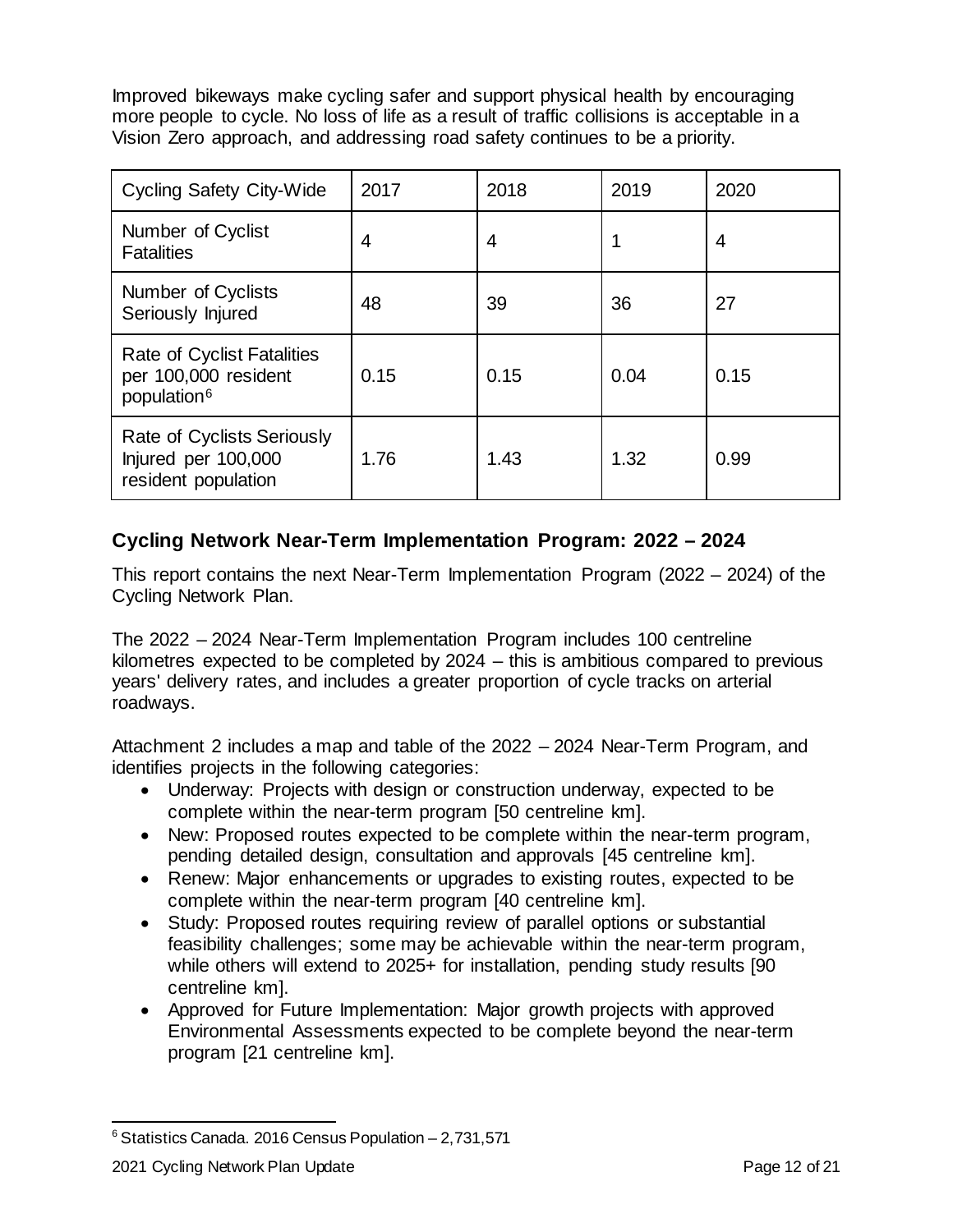The breakdown of kilometres by category demonstrates the lead time required for complex projects, especially those bundled with road reconstructions and resurfacings, developments, and transit projects. These timelines are, in large part, a result of the changing standards of our bikeways. Providing high quality bikeways involves complex analysis, consultation, and civil construction, which in turn takes substantial lead time, staff time, and budget. This is also true of complex intersection projects – especially the many protected intersection projects underway – which do not add to the kilometre totals, but require significant time and investment, and bring substantial improvements to the safety and comfort of the cycling network.

A few key projects to be installed through the 2022-2024 Near-Term Implementation Program include:

- Bathurst Street (from Steeles Avenue to Bainbridge Avenue)
- Bloor Street West extension (in phases from Runnymede Road to Royal York Road, and Royal York Road to Six Points)
- Centennial Park Boulevard trail (from Eglinton Avenue West to Rathburn Road)
- College Street upgrades (from Manning Avenue to Bay Street)
- Danforth Avenue extension and Kingston Road (in phases heading east from Dawes Road, with transition to Kingston Road to be determined, ultimately extending to Scarborough Golf Club Road)
- Eglinton Avenue (completing outstanding segments between Jane Street and Kennedy Road, some sections delivered by Metrolinx and some sections by City of Toronto; as well as initiating work on the extension to Kingston Road, the implementation of which will depend on further capital infrastructure coordination and Scarborough Subway Extension construction).
- Finch West bikeway with LRT delivered by Metrolinx (from Highway 27 to Keele Street)
- Finch Hydro Corridor trail (from Pharmacy Avenue to Birchmount Road)
- Port Union Road (from Sheppard Avenue East to Lawrence Avenue East)
- Scarborough Golf Club Road (from Ellesmere Road to Kingston Road)
- Sheppard Avenue East (from Bonnington Place to Betty Sutherland Trail, as well as initiating work on connection to Huntingwood Drive)
- The Queensway (from Humber River to Burma Drive)
- Wellington Street (from Strachan Avenue to Blue Jays Way, with upgrade of Douro Street)
- Willowdale Avenue (Sheppard Avenue East to Empress Avenue and the Finch Trail to Steeles Avenue East)

Projects identified in the categories of New and Study will undergo further feasibility analysis to confirm what is required to install the proposed bikeway type. The outcomes of this conceptual stage is one or a series of preferred alternative(s) to be carried forward to preliminary design and stakeholder, Councillor and public consultation. Confirmation of the preferred bikeway type and route is a result of both technical analysis and community input. The preferred option would be recommended in an implementation report to Infrastructure & Environment Committee for Council approval, before the finalized design is installed.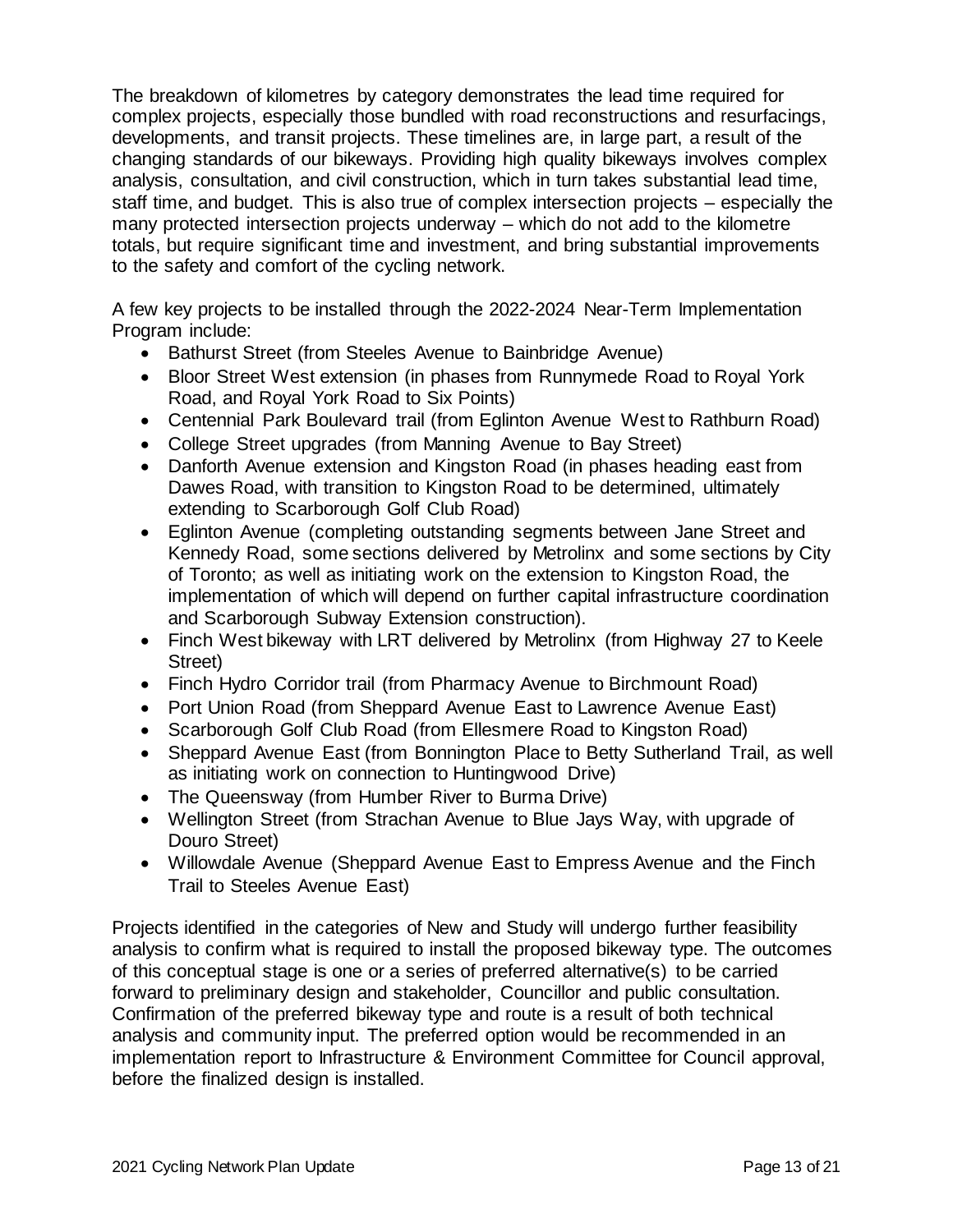The table in Attachment 2 also identifies a list of projects of secondary priority not included in the maps, which may be brought into consideration for the near-term program in the event that a number of currently programmed projects are deferred due to capital coordination conflicts or a further increase in budget and staff capacity, provided that these changes take place early in the 2022-2024 timeframe.

#### *Prioritization Process*

The 2016 Ten Year Cycling Network Plan was the culmination of significant research, analysis, and extensive public consultation. The 2019 Cycling Network Plan Update built on the work of the Ten Year Plan, with:

- Updated data sources:
- A strengthened focus on safety and equity; and
- A revised approach to short-term programming and longer-term planning.

The 2019 - 2021 Near-Term Implementation Program was prioritized using these scores, though heavily influenced by previous commitments, feasibility constraints, and the state-of-good-repair road program.

As part of the 2021 Cycling Network Plan Update, new and emerging analyses are and will continue to be considered in the near-term prioritization framework through the category called Strategic Alignment. One of the key focus areas under Strategic Alignment is health and wellness, including data sets such as crowded transit routes and areas of parkland need. These inputs were in response to the unique challenges and needs highlighted by the pandemic, and will be reviewed and changed over time as other priority areas develop. An overview of the prioritization framework is provided in Attachment 4, with maps of new data sets in Attachment 5.

Transportation Services has also developed a more targeted version of the City's Equity Lens Tool, specific to the delivery of capital transportation projects, shared in Attachment 6. The process of using the tool helps staff reflect on the specific transportation needs and barriers of different equity-deserving groups, and requires the identification of both positive and negative equity impacts, as well as mitigation strategies. Some of the mitigation strategies proposed for the cycling program include advancing public consultation strategies that meaningfully engage equity-deserving groups in bikeway planning and design, and working towards a reconciliation framework for transportation projects that builds trust with communities and addresses past harm.

At the project level, this kind of work requires engaging early with residents, and meeting people where they are. It means listening to feedback and input, and making changes that respond to the needs of the people the projects are meant to serve. At the planning level, it means prioritizing neighbourhoods that are experiencing disparities, both in terms of transportation infrastructure as well as measures of social equity.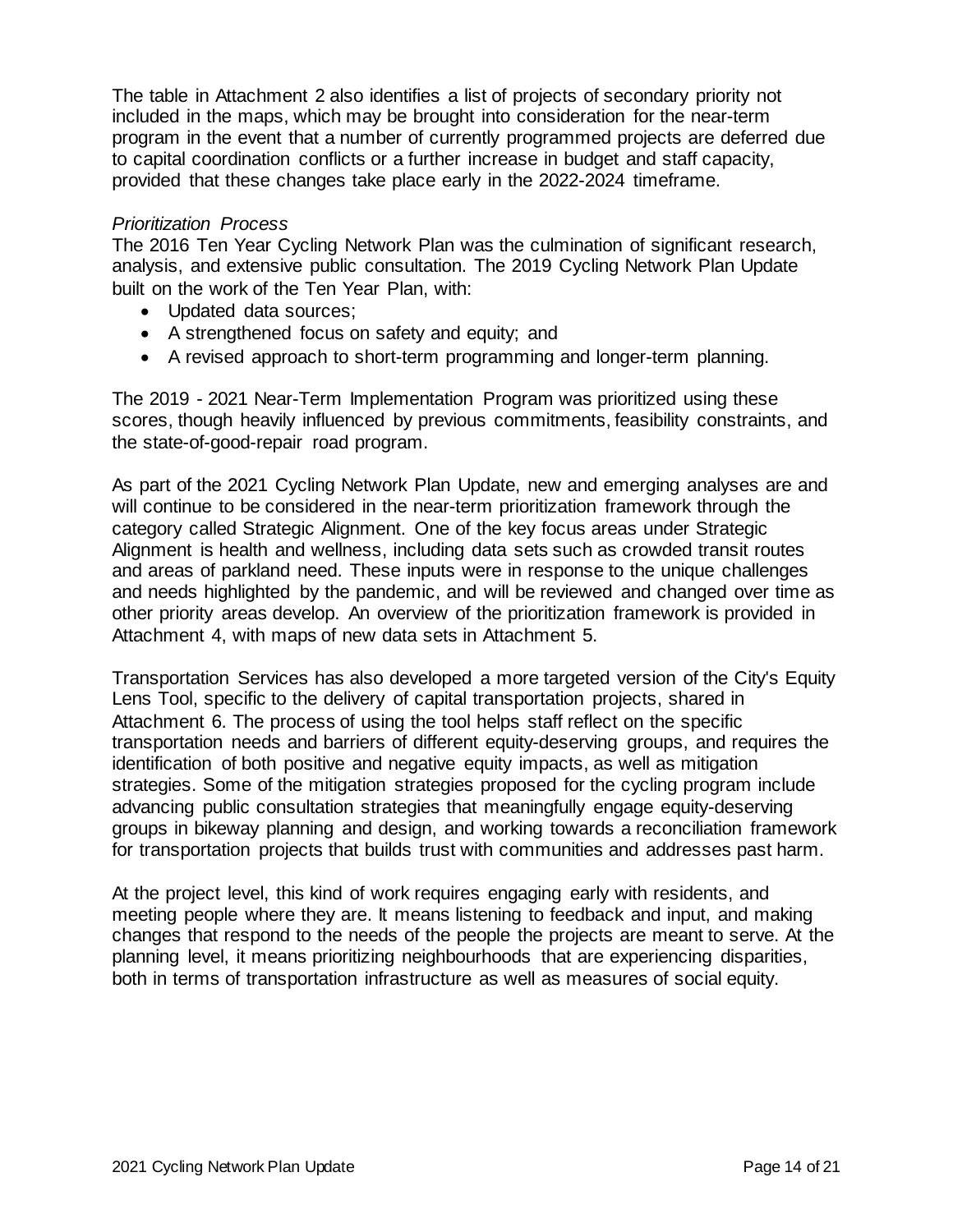

Figure 3 Neighbourhood Cycling and Equity Index Map

Many of the projects identified in the 2022 – 2024 Near-Term Implementation Program will advance neighbourhood bikeways and Major City-Wide Cycling Routes in areas of the city that have received less investment in transportation infrastructure in the past.

#### *Planned Major City-Wide Cycling Routes*

Attachment 3 provides details on new projects that are proposed to be initiated in 2022 to 2024, some for implementation in those years, and some in the years that follow.

The type of study, design, and consultation needed for each corridor may take different forms for different streets depending on the corridor's complexity of current and future uses, and the associated impacts. Some routes may include analysis of parallel streets to confirm the most feasible alignment of the route. For some of the longer corridors (over 5 km), the segments and phases of study have yet to be confirmed, and will be determined with input from local Councillors and stakeholders.

All studies will apply a Complete Streets design and Vision Zero approach to road safety.

# **Aligning the 2022 – 2024 Near-Term Implementation Program with City Policy Direction**

The Cycling Network Plan and the 2022 – 2024 Near-Term Implementation Program are driven by City Council's foundational policies to transform Toronto into a safe, equitable, resilient and accessible cycling city.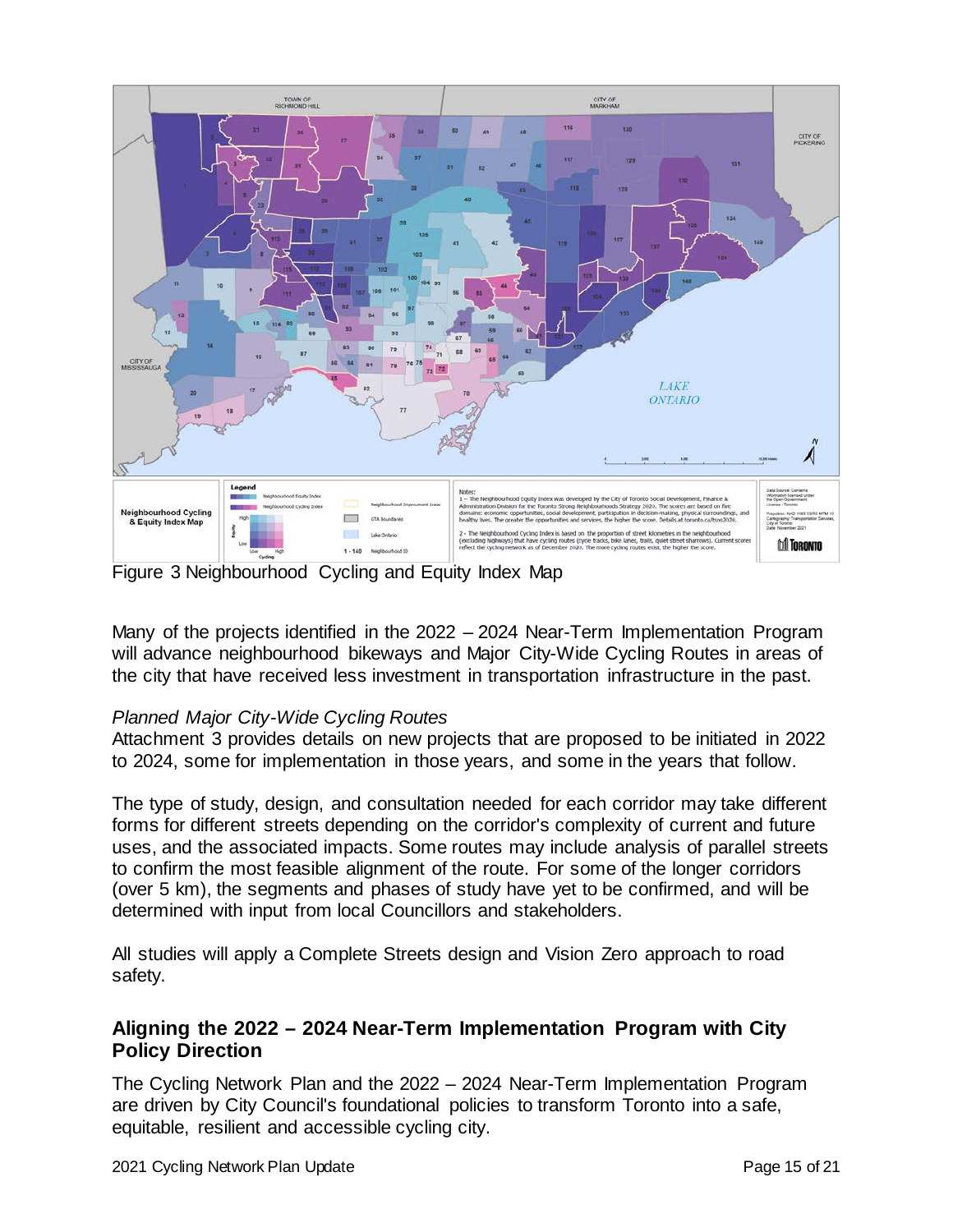#### *TransformTO Climate Action Strategy*

City Council adopted ambitious climate action goals to reduce the impacts of climate change in 2017, and in 2019 declared a climate emergency for the purpose of deepening our commitment to protecting our economy, our ecosystems, and our community from climate change.

The transportation sector is one of the largest emissions contributors, representing 36% of Toronto's emissions ([7](#page-15-0)). The report states that to achieve Toronto's long-term 2050 targets, a massive shift to low-carbon modes of transportation will be needed. This means active transportation for short trips and electric public transit for longer trips.

A key goal in TransformTO is that by 2050, active transportation (cycling and walking) accounts for 75% of trips under 5 km city-wide. As of 2016, only 37% of trips under 5 km are taken by foot or bike ([8](#page-15-1)). An updated goal is under consideration as part of the TransformTO Net Zero Strategy, proposing that by 2030, 75% of school/work trips under 5 km are walked, biked, or taken by transit. In order to meet these ambitious goals, the City needs to steadily continue to expand and improve the cycling network.

#### *Aligning the Near-Term Program with TransformTO*

Through a partnership with Transportation Services, the University of Toronto Department of Civil and Mineral Engineering recently undertook a research project to investigate the level of traffic stress experienced by people cycling within Toronto.

Traffic stress is an approach that quantifies the amount of discomfort that people feel when cycling on streets. Level of Traffic Stress (LTS) ranges from 1 to 4. LTS1 indicates low-stress streets for all people cycling including children. LTS2 streets are comfortable for the majority of the adult population. LTS3 is comfortable for "enthused and confident" cyclists, and LTS4 for "strong and fearless" cyclists.

In past studies, the LTS methodology has been used to link the mode share targets, such as the active transportation goal in TransformTO, into a more tangible new bikeway kilometre goal.

The University of Toronto research indicates that 1,200 centreline km (an average of 40 km/year) of new safe and comfortable bikeways are needed to meet the initial 2050 TransformTO goal to have 75% of trips walked or cycled, as it would lower the traffic stress and create a network of routes rated at LTS2 (60% connectivity). 2022 – 2024 Near-Term Implementation Program projects approximately 100 centreline km of new bikeways over three years (an average of 33 km/year) and additional upgrades which could also lower traffic stress, which would help align the Near-Term Implementation Program with the TransformTO goal.

Further analysis is needed to understand how many centreline km of new bikeways would be needed to achieve the updated TransformTO goal with the 2030 target.

<span id="page-15-0"></span> <sup>7</sup> [https://www.toronto.ca/services-payments/water-environment/environmentally-friendly-city](https://www.toronto.ca/services-payments/water-environment/environmentally-friendly-city-initiatives/transformto/transformto-climate-action-strategy/)[initiatives/transformto/transformto-climate-action-strategy/](https://www.toronto.ca/services-payments/water-environment/environmentally-friendly-city-initiatives/transformto/transformto-climate-action-strategy/)

<span id="page-15-1"></span><sup>&</sup>lt;sup>8</sup> Data from the Transportation Tomorrow Survey 2016, including all trips from home to work and trips from home to school that are less than 5km by walking or cycling. The survey is updated every five years.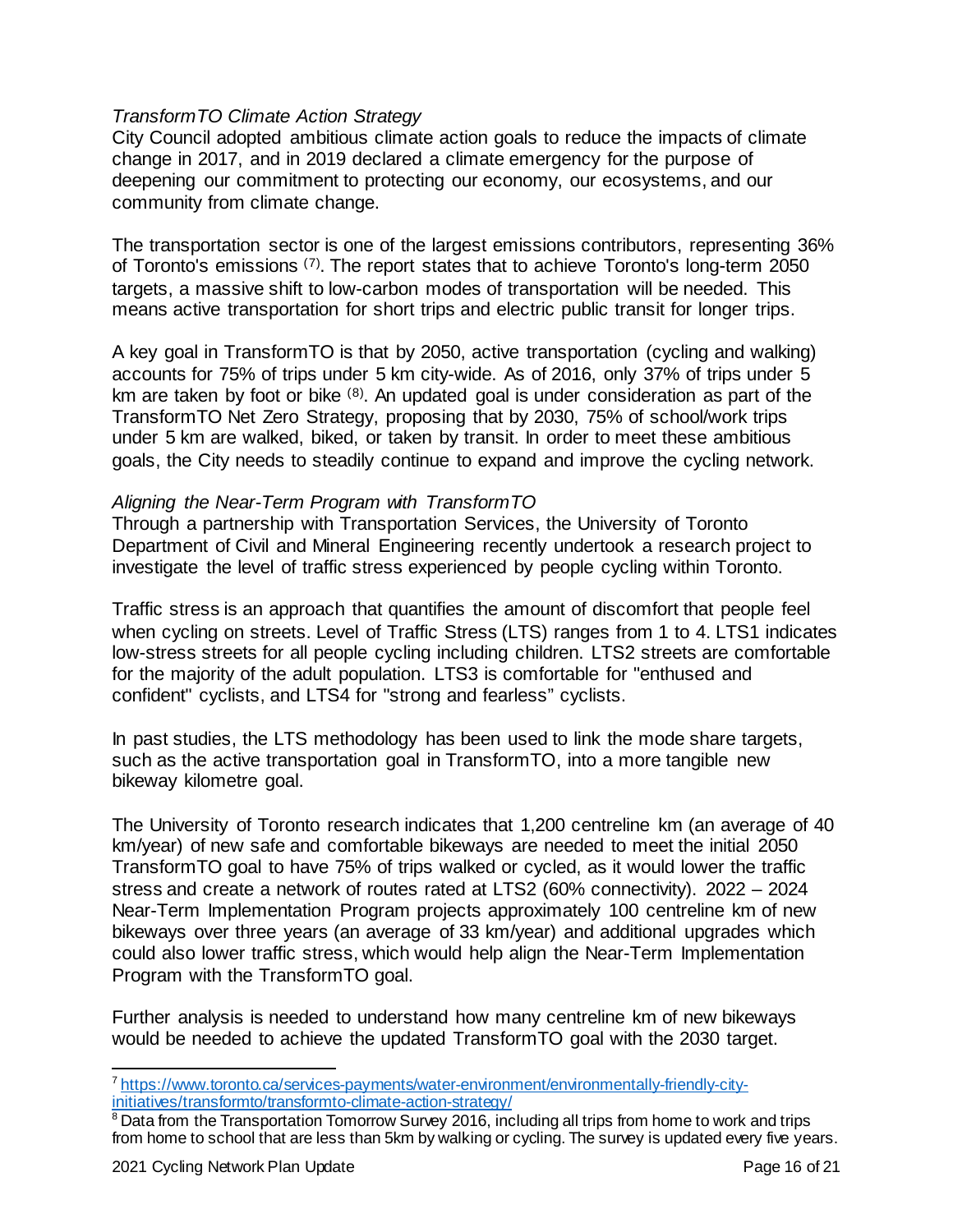#### *Vision Zero Road Safety Plan*

The Vision Zero approach to road safety is to eliminate fatalities and serious injuries in our transportation system, because no loss of life is acceptable. A Vision Zero approach is based on the principle that people make mistakes and the transportation system needs to be designed and operated in a way that caters to human error in order to eliminate fatalities and serious injuries. In 2019, City Council adopted Vision Zero 2.0, the first major update to the Vision Zero Road Safety Plan. Vision Zero 2.0 proposed a set of key initiatives and infrastructure improvements, including bikeways, to achieve meaningful reductions in serious injury and fatal collisions in the next five years (2020- 2024).

Compared to 2016, the year with a ten-year record high of 78 traffic fatalities, the number of fatalities in 2018 and 2019 appears to be on the decline. However, no loss of life as a result of traffic collisions is acceptable in a Vision Zero approach, and addressing road safety continues to be a priority for residents, elected officials, and staff.

#### *Aligning the Near-Term Program with Vision Zero*

The new bikeways proposed will make an impact on the City's safety goals. The Cycling Network Near-Term Program projects are proposed to be designed to support people of all ages and abilities to cycle safely. Transportation Services will utilize the Ontario Traffic Manual's new cycling design guide and the upcoming City of Toronto On-Street Bikeway Design Guide, which reflects best practices in engineering design and provides strong direction for ensuring facility design prioritizes the safety of the most vulnerable road users, with physically separated bikeways (cycle tracks and boulevard multi-use trails) where appropriate.

#### *COVID-19: Impacts and Opportunities Report from Toronto's Office of Recovery and Rebuild*

The *COVID-19: Impacts and Opportunities Report* outlines the results of the Toronto's Office of Recovery and Rebuild's (TORR) work and provides recommendations for the City of Toronto and its agencies and corporations to support the recovery and rebuild of our communities, organizations, partners, and businesses.

The report highlights that investments in infrastructure will be critical for Toronto's and Canada's recovery and that any stimulus funding for infrastructure should support Toronto's effort to build back better and prioritize investments that support key priorities, all through an equity and resilience lens.

Further, the report states that in building equitable prosperity, moving the largest number of people safely and efficiently through reliable public transit and supporting active forms of transportation will be essential to recovery. The report cites that bikeways have been demonstrated to be an investment in health with a return of between 1.2 - 3.8 to 1 ([9](#page-16-0)).

<span id="page-16-0"></span><sup>&</sup>lt;sup>9</sup> Gotschi T. Costs and Benefits of Bicycling Investments in Portland, Oregon. J Physical Activity Health 2011; 8 (suppl) 549-558.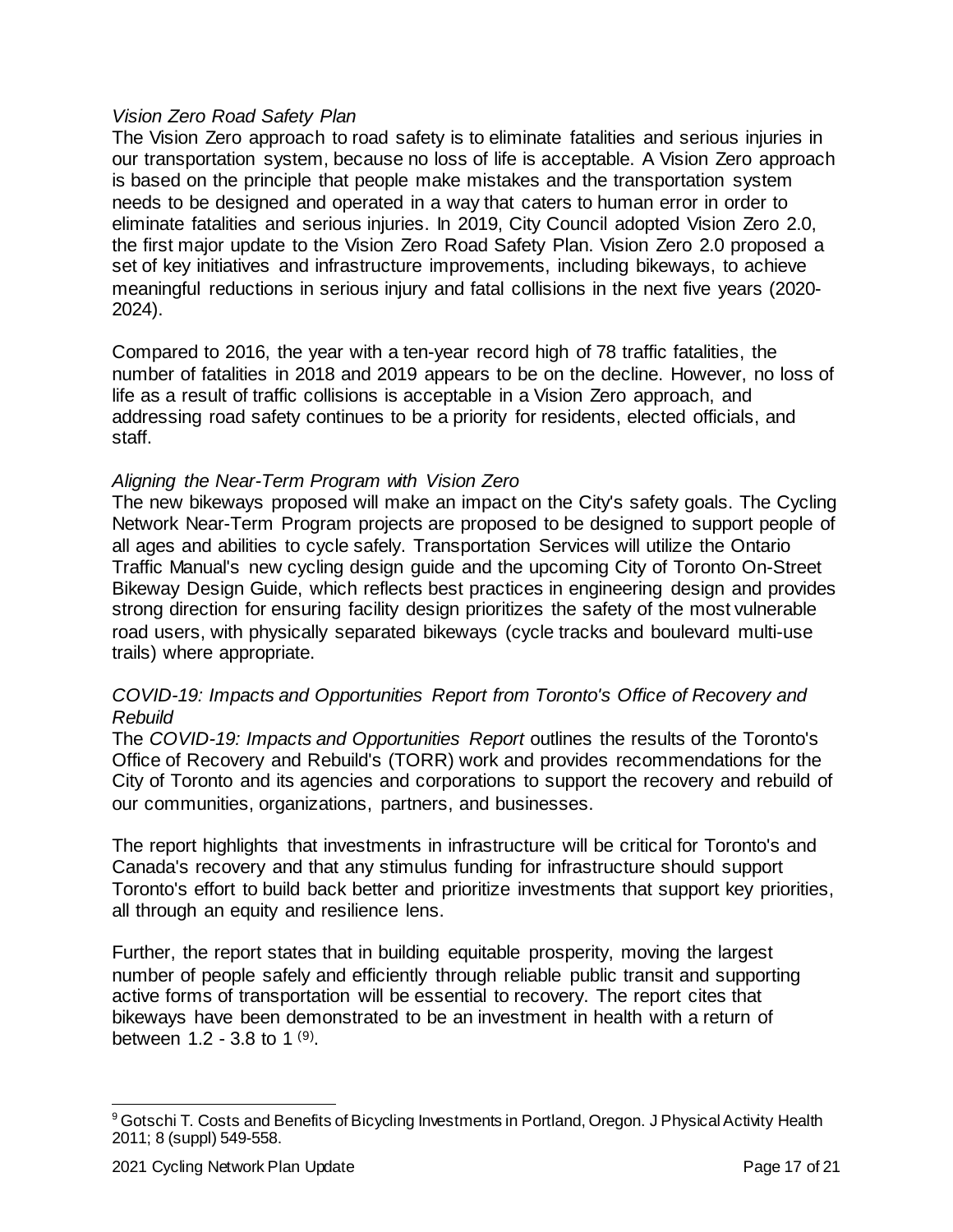#### *Aligning the Near-Term Program with the TORR*

The TORR report recommends accelerating and making permanent the ActiveTO initiatives the City undertook quickly to support crisis response and restart and to build upon those initiatives to make progress toward a modern, green and less car dependent city.

To accompany this 2021 Cycling Network Plan Update report, another report entitled "Cycling Network Plan: 2021 Cycling Infrastructure Installation – Fourth Quarter Update and the Future of the 2020 ActiveTO Cycling Network Projects" is presented for consideration at this Infrastructure and Environment Committee, containing a summary of the initial group of bikeway projects that are proposed to be installed in 2022 and 2023 for which design and consultation have been completed and recommendations on the future of the temporary 2020 ActiveTO Cycling Network Expansion projects.

*Enhanced Public Engagement on the 2022 – 2024 Near-Term Implementation Program* Early in the design stages of a bikeway project it is important to ensure that the public engagement process is meaningful and inclusive. Transportation Services has worked with the Public Consultation Unit to deepen existing public consultation practices. Staff have increased the number of stakeholder, one-on-one, and larger public engagement on bikeway projects. In 2020, Transportation Services launched a [new website](https://www.toronto.ca/services-payments/streets-parking-transportation/cycling-in-toronto/cycling-public-consultations/) where all current engagement opportunities for bikeway projects are listed.

Staff recognize the current consultation practices, particularly in equity-deserving neighbourhoods, fall short of desired engagement. Transportation Services is working towards a reconciliation framework intended to inform the capital program in addressing past harms to communities that have been underserved with or otherwise negatively impacted by transportation infrastructure. One of the potential outcomes of the initiative is the development of a community ambassadors program which would help to provide more meaningful and inclusive engagement with equity-deserving communities and to develop long lasting relationships that will better inform the prioritization of capital projects and programs such as the Cycling Network Plan and its implementation.

#### **Council Requests and Specific Project Implementation**

A variety of City Council decisions have included requests related to the cycling network, which were evaluated in this Update and addressed in detail in Attachment 7:

- Scarborough Cycling Report [\(IE25.20\)](http://app.toronto.ca/tmmis/viewAgendaItemHistory.do?item=2021.IE25.20)
- Parkside Drive [\(MM37.1\)](http://app.toronto.ca/tmmis/viewAgendaItemHistory.do?item=2021.MM37.1)
- Galloway Road Bike Lane Upgrades [\(IE25.19\)](http://app.toronto.ca/tmmis/viewAgendaItemHistory.do?item=2021.IE25.19)
- Mobility Greenway [\(IE15.17\)](http://app.toronto.ca/tmmis/viewAgendaItemHistory.do?item=2020.IE14.17)
- Allen Road Pedestrian and Cycling Bridge [\(MM22.23\)](http://app.toronto.ca/tmmis/viewAgendaItemHistory.do?item=2020.MM22.23)
- Ward 14: Eastern Avenue and Dundas Street [\(CC21.20\)](http://app.toronto.ca/tmmis/viewAgendaItemHistory.do?item=2020.CC21.20)
- Downsview Loop [\(IE12.8\)](http://app.toronto.ca/tmmis/viewAgendaItemHistory.do?item=2020.IE12.8)
- Ward 10: King Street Underpass and Liberty Village Cycling Safety Improvements [\(TE14.80\)](http://app.toronto.ca/tmmis/viewAgendaItemHistory.do?item=2020.TE14.80)
- 2019 Cycling Network Report Updates including Jane Street, Toronto Barrie Railway (Ancaster Greene) Pedestrian-Cycle Bridge and School Board Discussions, Bentworth-Baycrest-Yorkdale Pedestrian-Cycle Bridge [\(IE6.11\)](http://app.toronto.ca/tmmis/viewAgendaItemHistory.do?item=2019.IE6.11)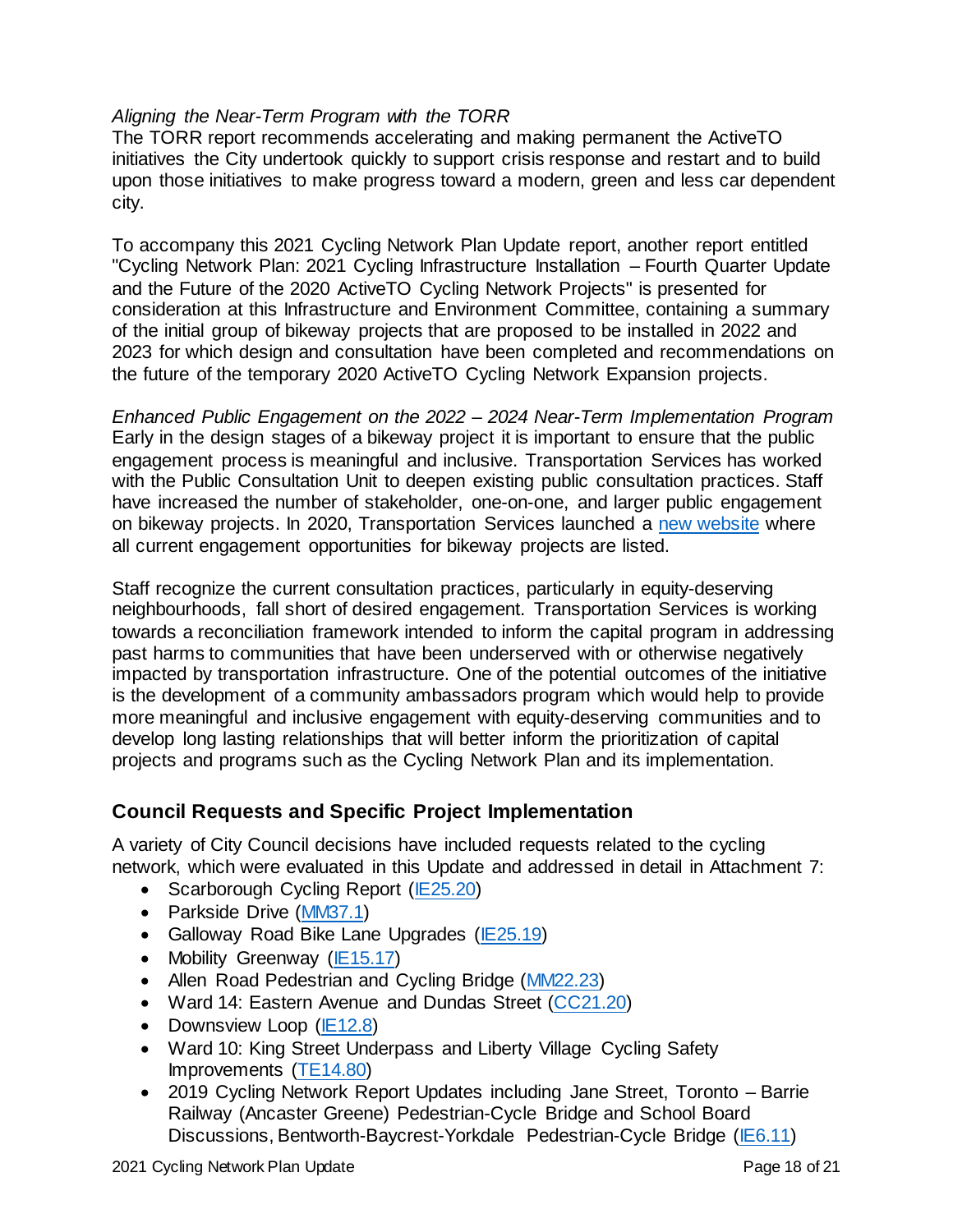# **Challenges**

There are ongoing challenges with increasing the delivery of new bikeways. For example, with current staffing levels, there is not sufficient capacity to bundle the design and construction of complete streets including bikeways with all programmed road reconstruction work, which was directed by City Council to Transportation Services [\(IE6.8\)](http://app.toronto.ca/tmmis/viewAgendaItemHistory.do?item=2019.IE6.8).

On average, the City completes 31 to 35 km of major road rehabilitation and 75 to 80 km of local road rehabilitation each year. From a resource perspective (staff and budget), including outsourcing work through consultants, there is currently only capacity for approximately 10 km of bundled bikeway projects per year including major and local road work. Thus a large gap exists between the number of state-of-good-repair projects that can be implemented with bikeways and the number of state-of-good-repair projects. Additional resources will be necessary to close this gap and sustain a high delivery rate of bikeways beyond the 2022-2024 Near-Term Implementation Program.

Other valuable, time-consuming work comes from concerns raised by the community or Councillors after implementation of projects. Addressing concerns requires additional site investigations, counts and traffic analysis, community meetings, or reports to modify the cycling infrastructure that was installed.

Further to this issue, reporting is required to make minor changes to new bikeways based on community input. City Council currently authorizes new bikeways with a City Council report which in turn authorizes the associated by-laws. Any minor changes to the approved by-laws require additional reporting (and may require a re-opening), which can take multiple months and staff capacity to make a minor change, such as reducing one parking space to improve sight lines. This essential work leads to positive changes that are responsive to the community's feedback, but it takes staff time and resources away from the delivery of new projects.

The ActiveTO Cycling Network Expansion program, which made the recent kilometre achievements possible, were delivered through reassignment of existing staff resources while placing normal functions on hold and a large increase in lieu and overtime hours. The Cycling and Pedestrian Projects Unit more than doubled in size to support the design and delivery of ActiveTO Cycling Network Expansion projects. Since the early stages of the COVID-19 pandemic and the restart of many of the normal functions, the reallocation of staff is no longer possible. The workloads of staff dedicated to cycling capital delivery cannot grow further without negative impacts to project schedules, increased lieu and overtime hours, and work life balance.

With a few key exceptions, the ActiveTO Cycling Network Expansion Program was delivered with limited general public consultation and focused on targeted stakeholder engagement. This was deemed necessary due to the urgency of the pandemic, but Transportation Services does not support this approach in perpetuity, particularly in equity-deserving communities and Neighbourhood Improvement Areas. Public consultation is the foundation of more inclusive approaches to transportation capital program delivery. Transportation Services is working to ensure transparency and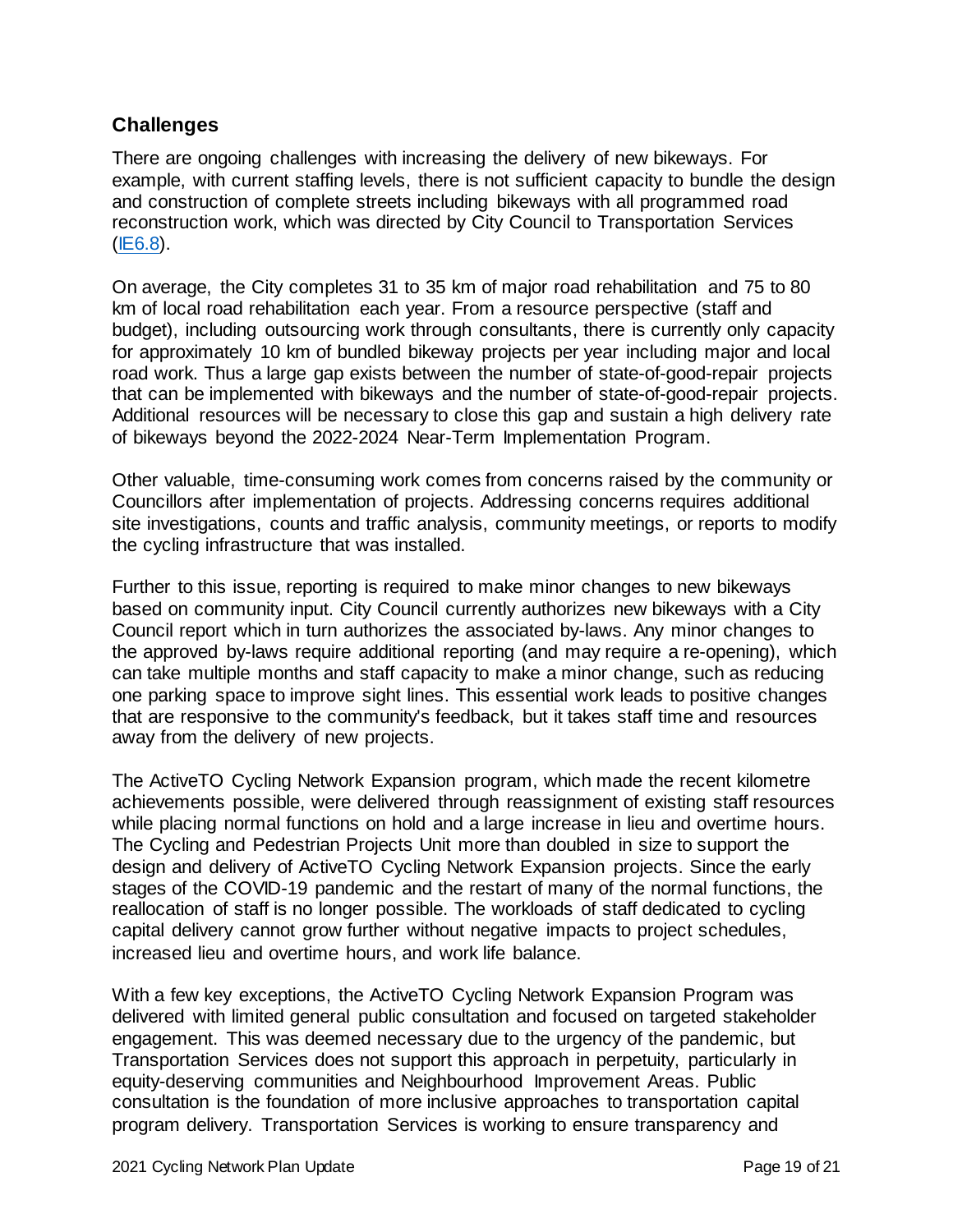flexibility - including meeting communities where they are - in order to build and earn trust with community leaders and undertake open and accessible public consultation processes.

# **Opportunities**

To begin to address these challenges and to effectively deliver the proposed near-term projects, the following changes are recommended:

- Working towards a streamlined reporting process, where new projects would be approved by Council for implementation following community consultation with an appropriate level of detail in order to accommodate minor changes to the projects as may be necessary to address operational and safety issues as they may arise through detailed design and implementation, with submission of the Bills for the associated By-law changes to reflect the constructed project to follow, when appropriate.
- Enhancements to public consultation plans and events, improving the accessibility and quality of engagement opportunities, supported by greater resources and staffing levels. This includes an increased number of one-on-one stakeholder meetings, improved and more accessible materials, narrated videos in multiple languages for priority projects, and increased advertising of public consultation opportunities.
- An annual capital budget of approximately \$20 million, increasing annually as needed in line with delivery targets, in amounts to be confirmed in the annual capital budget process.
- Additional staff to support design, consultation, project management, construction, and monitoring for the delivery of bikeway projects (including Transportation Services, Public Consultation Unit, and Engineering & Construction Services). These would be included in the relevant Divisions annual budget submission for approval through the budget process.

These process improvements and expanded resources will ensure the momentum of expanding the cycling network during the COVID-19 pandemic continues into the future and brings the City closer to meeting the targets and policies outlined in TransformTO, Vision Zero Road Safety Plan, and the Toronto Office of Recovery and Rebuild's COVID-19: Impacts and Opportunities report.

# **Next Steps**

Transportation Services staff will prepare an update on the progress of the Cycling Network Plan in Q4 2024. The update will provide information about completed infrastructure in 2022 to 2024, the status of Major City-Wide Cycling Routes, programming and delivery of 2025 to 2027 projects, as well as updated analyses for the long-term vision and prioritization process.

# **CONTACT**